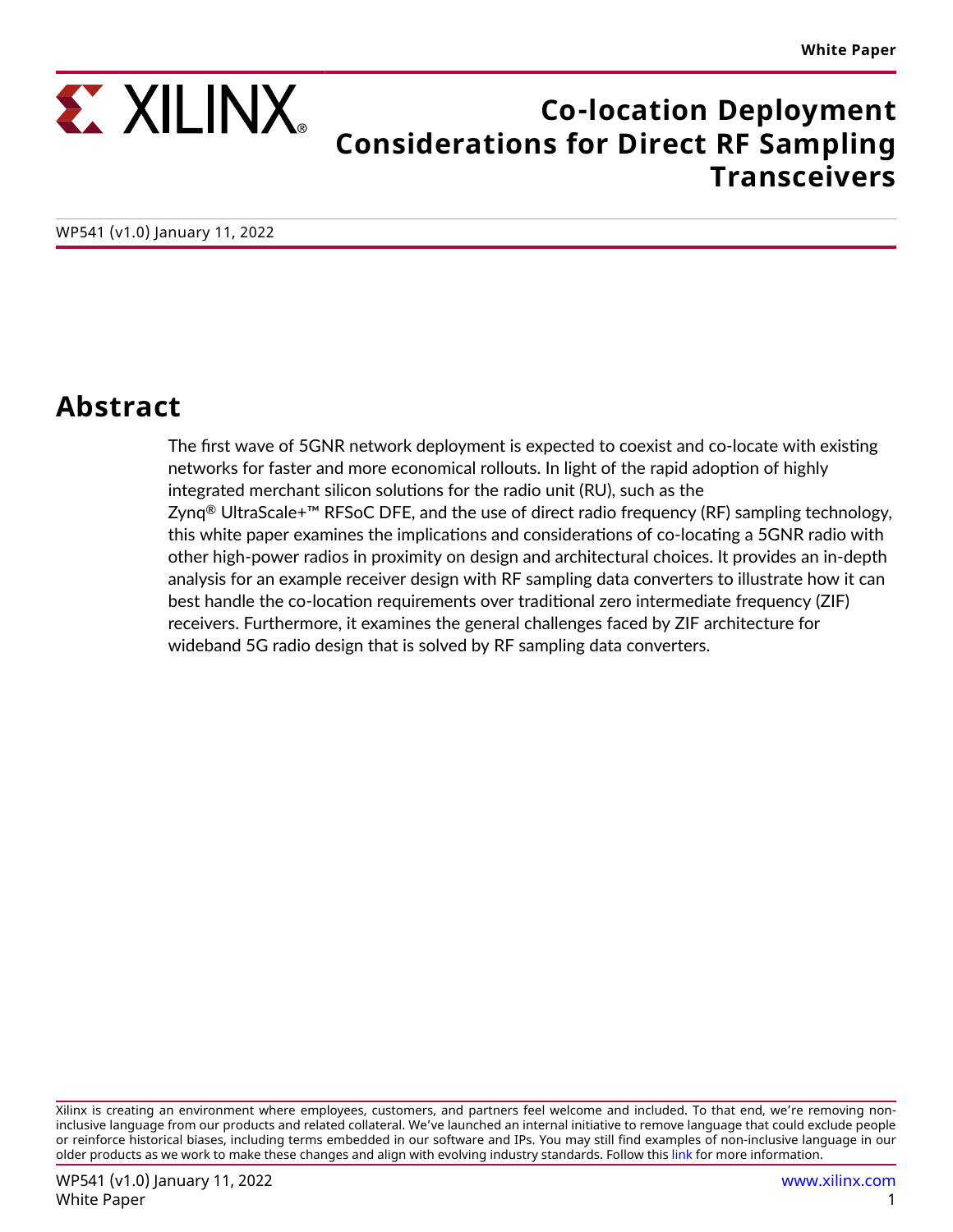# <span id="page-1-0"></span>**EXILINX**

## **Introduction**

The 5G new radio (NR) network is designed with the expectation that it will coexist with legacy networks for many years. Operators around the world have spent billions building out the 2G/3G/4G network on radio equipment and site acquisition. As such, there is substantial interest in leveraging and repurposing the existing infrastructure for the 5G network rollout to speed up its deployment and reduce costs. This includes sharing the existing 4G core networks, adding capacity to the backhaul, and adding on to the existing radio towers. The co-location deployment scenario of multiple radios next to each other means that the new 5G radio must be able to operate in compliance in the presence of high-power interference from the exiting radios and at the same time not interfere itself.

The 5G new radio could be co-locating with many different types of legacy radios that include permutations of the following radio access technologies (RATs).

- 5GNR time division duplexing (TDD), 5G frequency division duplexing (FDD).
- 4G long-term evolution (LTE) TDD, 4G LTE FDD.
- 3G, 2G RATs such as GSM, UMTS, CDMA, etc.

For example, a 5GNR TDD base station transceiver (BTS) could be co-located with another 5GNR FDD BTS, or a 5GNR TDD BTS could be co-located with a 4G TDD. The co-located radios might or might not be synchronous in transmit and receiver time frames.

When located in close proximity to an existing radio, the 5G radio must be designed such that it does not transmit excessive power in the neighboring radio's receive band (UL). Furthermore, its own receiver must have the ability to handle very high input power from the neighboring radio while at the same time maintain the ability to receive very low power signals from user equipment (UE).

# **3GPP Requirements for Co-location**

To make co-location deployment feasible, the 3GPP TSG RAN4 group has published additional requirements in the BTS radio specification [REF [1\]](#page-22-0) for co-locating 5G radios. On the transmit direction, it specifies the maximum output power limit at each of the co-locating BTS bands in Table 6.6.5.2.4-1 for type [1](#page-22-0)-C and type 1-H 5G NR BTS. The following table is from [REF 1].

*Note***:** Type 1-C is an NR base station operating at FR1 with a requirement set consisting only of conducted requirements defined at individual antenna connectors [REF [1](#page-22-0)]. Type 1-H is an NR base station operating at FR1 with a requirement set consisting of conducted requirements defined at individual transceiver arrary boundary (TAB) connectors and OTA requirements defined at RIB [REF [1\]](#page-22-0).

The first ten wireless bands for co-location are listed in the table.

|                              | Freg. Range for                   | <b>Basic Limits</b> |             |             | Measurement |
|------------------------------|-----------------------------------|---------------------|-------------|-------------|-------------|
| <b>Type of Co-located BS</b> | Co-location<br><b>Requirement</b> | <b>WABS</b>         | <b>MRBS</b> | <b>LABS</b> | Bandwidth   |

GSM900 876-915 MHz –98 dBm –91 dBm –70 dBm 100 kHz

#### *Table 1:* **TX Out-of-Band Power Limit for Co-location**

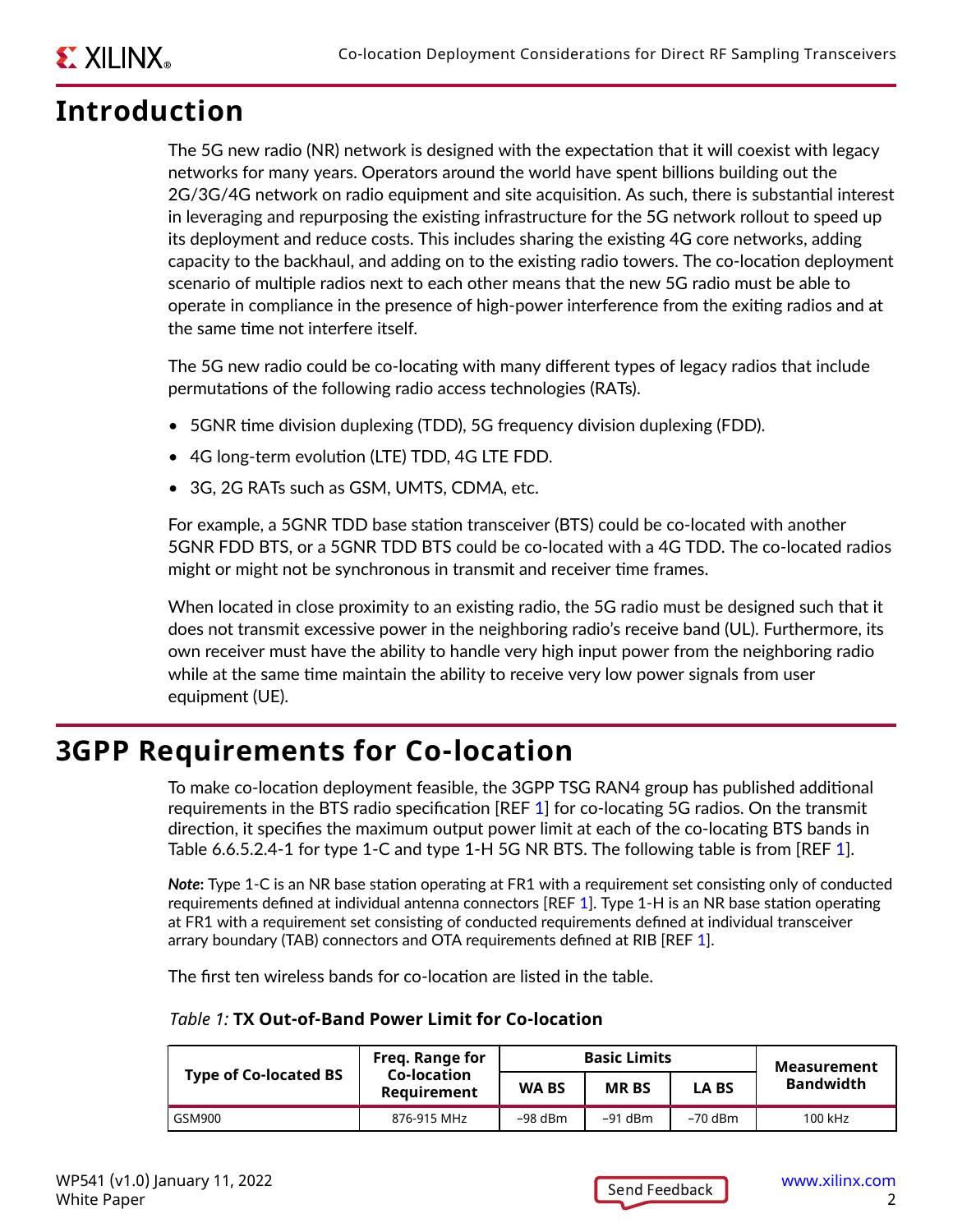|                                                     | Freq. Range for            | <b>Basic Limits</b> |             |             | <b>Measurement</b> |
|-----------------------------------------------------|----------------------------|---------------------|-------------|-------------|--------------------|
| <b>Type of Co-located BS</b>                        | Co-location<br>Requirement |                     | <b>MRBS</b> | <b>LABS</b> | <b>Bandwidth</b>   |
| <b>DCS1800</b>                                      | 1710-1785 MHz              | $-98$ dBm           | $-91$ dBm   | $-80$ dBm   | 100 kHz            |
| PCS1900                                             | 1850-1910 MHz              | $-98$ dBm           | $-91$ dBm   | $-80$ dBm   | 100 kHz            |
| GSM850 or CDMA850                                   | 824-849 MHz                | $-98$ dBm           | $-91$ dBm   | $-70$ dBm   | 100 kHz            |
| UTRA FDD band I or E-UTRA<br>band 1 or NR band n1   | 1920-1980 MHz              | $-96$ dBm           | $-91$ dBm   | $-88$ dBm   | 100 kHz            |
| UTRA FDD band II or E-UTRA<br>band 2 or NR band n2  | 1850-1910 MHz              | $-96$ dBm           | $-91$ dBm   | $-88$ dBm   | 100 kHz            |
| UTRA FDD band III or E-UTRA<br>band 3 or NR band n3 | 1710-1785 MHz              | $-96$ dBm           | $-91$ dBm   | $-88$ dBm   | 100 kHz            |
| UTRA FDD band IV or E-UTRA<br>band 4 or NR band n4  | 1710-1755 MHz              | $-96$ dBm           | $-91$ dBm   | $-88$ dBm   | 100 kHz            |
| UTRA FDD band V or E-UTRA<br>band 5 or NR band n5   | 824-849 MHz                | $-96$ dBm           | $-91$ dBm   | $-88$ dBm   | 100 kHz            |
| UTRA FDD band VI, XIX, or E-<br>UTRA band 6, 19     | 830-845 MHz                | $-96$ dBm           | $-91$ dBm   | $-88$ dBm   | 100 kHz            |

#### *Table 1:* **TX Out-of-Band Power Limit for Co-location** *(cont'd)*

For instance, if the 5GNR BTS is co-located with a wide-area base station operating in the PCS1900 band, then its transmitter output power must not exceed –98 dBm/100 kHz in the 1850 MHz to 1910 MHz frequency range at any time. This is the *basic limit* as indicated in the previous table. There are sub-clauses for mMIMO systems that have many antenna ports. On the receive direction, the 5G receiver must have the dynamic range specified in the following table [REF [1](#page-22-0) Table 7.5.3-1]. Specifically, for a wide-area base station, it must be able to tolerate an outof-band continuous wave (CW) signal at +16 dBm at the receiver connector without degrading its receiving sensitivity by more than 6 dB.

*Note***:** The following table is taken directly from [REF [1\]](#page-22-0) specification to illustrate the requirements.

| Freq. Range of<br><b>Interfering</b><br><b>Signal</b>          | <b>Wanted Signal</b><br><b>Mean Power</b><br>(dBm) | <b>Interfering</b><br><b>Signal Mean</b><br><b>Power for WA</b><br>BS (dBm) | <b>Interfering</b><br><b>Signal Mean</b><br><b>Power for MR</b><br>BS (dBm) | <b>Interfering</b><br><b>Signal Mean</b><br><b>Power for LA</b><br>BS (dBm) | Type of<br><b>Interfering</b><br><b>Signal</b> |
|----------------------------------------------------------------|----------------------------------------------------|-----------------------------------------------------------------------------|-----------------------------------------------------------------------------|-----------------------------------------------------------------------------|------------------------------------------------|
| Frequency range<br>of co-located<br>downlink<br>operating band | $P_{REFSENS}$ +6 dB $1$                            | $+16$                                                                       | $+8$                                                                        | X <sup>2</sup>                                                              | CW carrier                                     |

#### *Table 2:* **RX Out-of-Band Blocking for Co-location**

#### **Notes:**

[1](#page-22-0). P<sub>REFSENS</sub> depends on the BS channel bandwidth as specified in Table 7.2.2-1, 7.2.2-2, and 7.2.2-3 [REF 1].

2. x = –7 dBm for NR BS co-located with Pico GSM850 or Pico CDMA850. x = –4 dBm for NR BS co-located with Pico DCS1800 or Pico PCS1900.

x = –6 dBm for NR BS co-located with UTRA bands, E-UTRA bands, or NR bands.

- 3. The requirement does not apply when the interfering signal falls within any of the supported uplink operating bands or in  $\Delta f_{\rm OOB}$  immediately outside any of the supported uplink operating bands.
- 4. For unsynchronized base stations (except in band n46 and n96), special co-location requirements might apply that are not covered by the 3GPP specifications.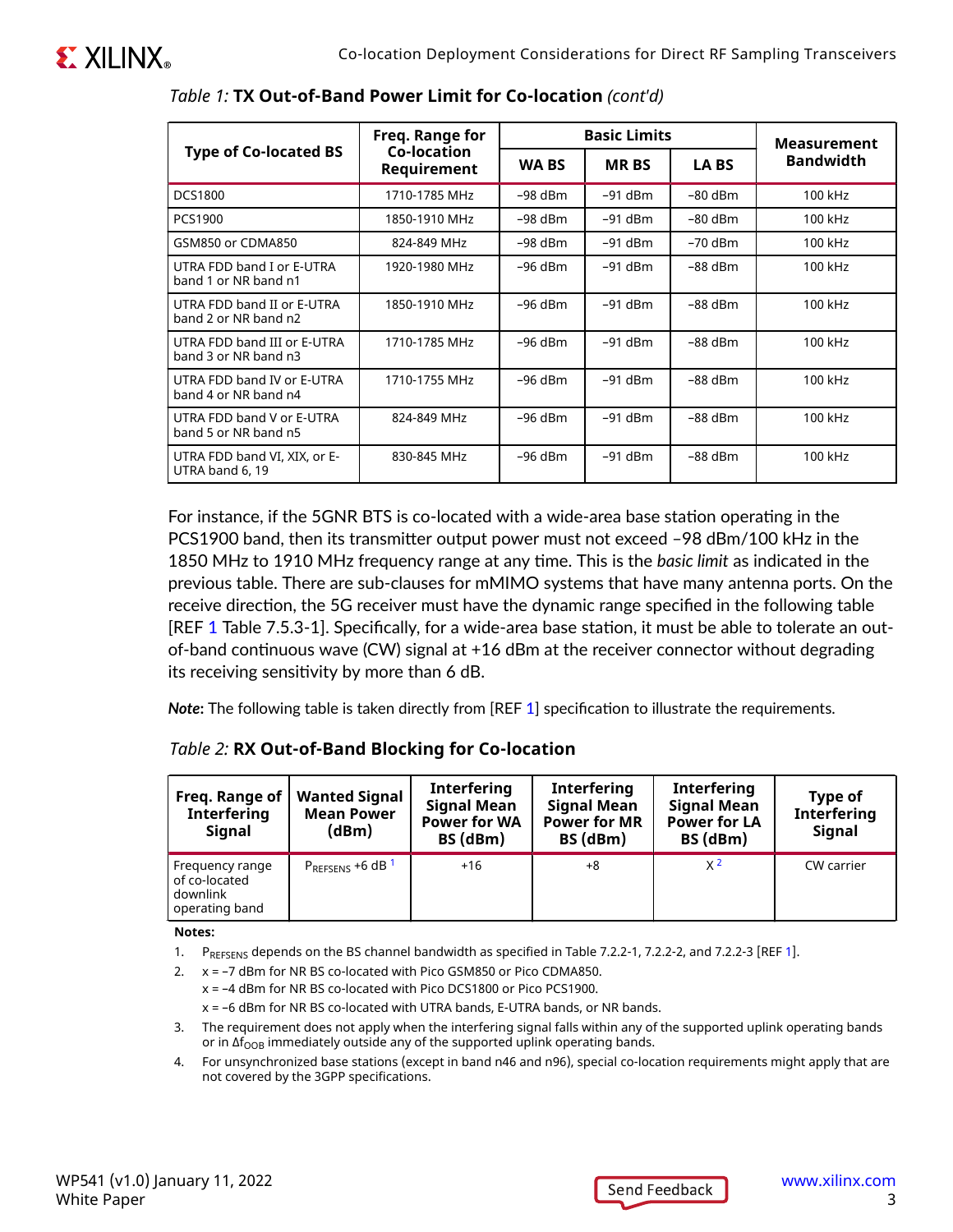

While this is the 3GPP compliance specification, most network operators prefer that the 5G receiver sensitivity level does not get degraded at all. Along with the transmit direction, these specifications are much more stringent than without co-location.

In subsequent sections, the meaning of these co-location requirements are examined in terms of filtering needs and the implications on receiver architecture design to handle such high dynamic range. Specifically, a working example of the recently auctioned C band in the U.S. is analyzed, with a frequency range from 3700 MHz to 3980 MHz. It will be shown that these co-location requirements do not impose any significant additional filtering requirements when using direct RF sampling versus direct conversion transceivers (RFICs).

# **C-band Example Design Requirements**

The 5G network and the mid-band spectrum (CBRS and C band in the United States) has created tremendous interest in new RU form factors. In particular, mMIMO systems with up to 32 to 64 antennas promise to greatly enhance the BTS capacity and coverage in the mid bands. The deployment of these mMIMO panels in the United States will likely be co-located on the same radio towers with existing PCS band or 4G/5G n2 band radios, both at downlink (DL) frequencies from 1930 MHz to 1990 MHz and uplink (UL) frequencies from 1850 MHz to 1910 MHz. The PCS/n2 band is of interest in this example case study because the second order harmonic distortion (HD2) and second order intermodulation (IMD2) products created by signals in this band fall directly onto the new C-band (3700 MHz – 3980 MHz). Other co-locating bands such as UMTS/n1 (2100 MHz) and 700M/800M are easier to design for in general and the analysis method would be the same.

The following table summarizes the high-level design requirements for the C-band system.

*Note***:** The receiver noise figure is a few dBs better than the equivalent reference sensitivity requirement from the 3GPP specification [REF [1](#page-22-0), section 7.2].

| Value<br><b>Parameter</b>                              |                                                                         |
|--------------------------------------------------------|-------------------------------------------------------------------------|
| 5G BTS band                                            | C-band, 3700 MHz to 3980 MHz                                            |
| 200 MHz/280 MHz<br>Occupied bandwidth/instantaneous BW |                                                                         |
| Duplex mode                                            | <b>TDD</b>                                                              |
| Antenna configuration                                  | 32 TX/32 RX                                                             |
| 5G BTS type                                            | Type 1-H, wide area                                                     |
| TX power per antenna connector (TAB)                   | 10W (40 dBm)                                                            |
| Total system TX power                                  | 320W (55 dBm)                                                           |
| RX noise figure (NF) per antenna receiver              | $\leq$ 2.5 dB                                                           |
| Co-location band                                       | PCS/n2, UL: 1850 MHz - 1910 MHz, DL: 1930 MHz - 1990 MHz, FDD<br>duplex |

The analysis in this white paper mainly focuses on the co-location requirements mentioned in the previous section. Other 3GPP BTS requirements, such as TX SEM, RX narrow-band blocking, etc., are not directly included in this discussion as there are no specific co-location considerations for these requirements.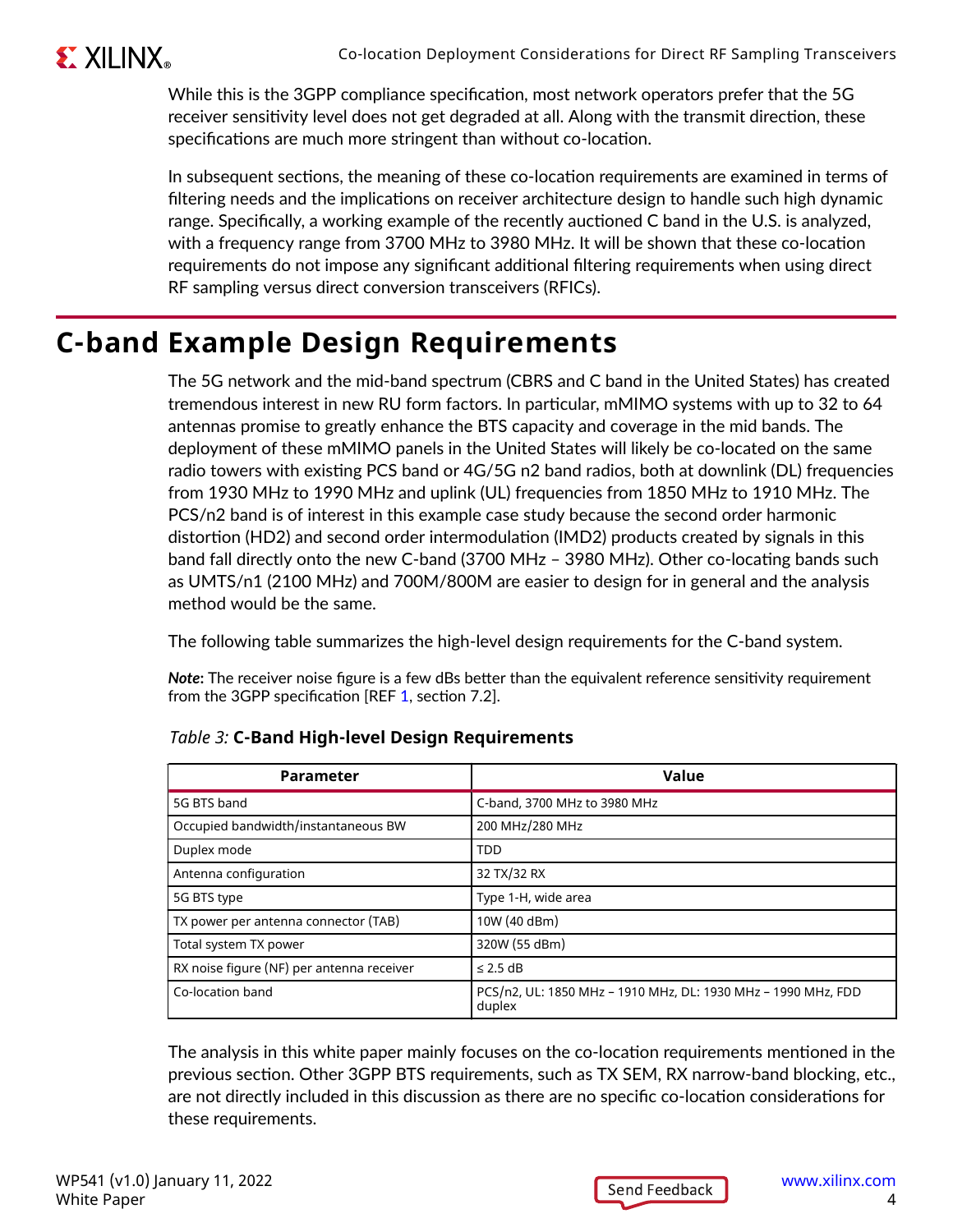## **Transmitter Implications**

<span id="page-4-0"></span>**EXILINX** 

The following two figures illustrate the typical RF signal lineup for transceivers with direct RF conversion and ZIF conversion architectures, respectively. The RF components for both architectures are very similar, with overall transceiver performance largely determined by the dynamic range and impairments of the data converters. Besides the usual non-linear harmonic distortions of the data converters, the impairments might include converter alias products, DC offsets, and images created from IQ imbalance, where applicable.



*Figure 1:* **Typical Transceiver RF Lineup with RF Sampling Data Converters**





The co-location requirement for the transmitter is straightforward. On the transmit direction, the design must ensure the output power density in the band from 1850 MHz to 1910 MHz be less than –98 dBm/100 kHz according to [Table 1.](#page-1-0) Because this is a wide area type 1-H BTS with 32 possible active transmitters, it must also conform to the sub-clause for BTS type 1-H in 6.6.5.4 in [REF [1](#page-22-0)]. Specifically, it must account for emissions from more than one transmitting antenna. Using the second criteria in the conformance requirement, the emission limit becomes:

–98 dBm/100 kHz – 10log10(8) = –107 dBm/100 kHz

The value 8 in the logarithm term represents the number of counted transceiver array boundary (TAB) connectors in the TAB connector TX minimum cell group [REF [1](#page-22-0)].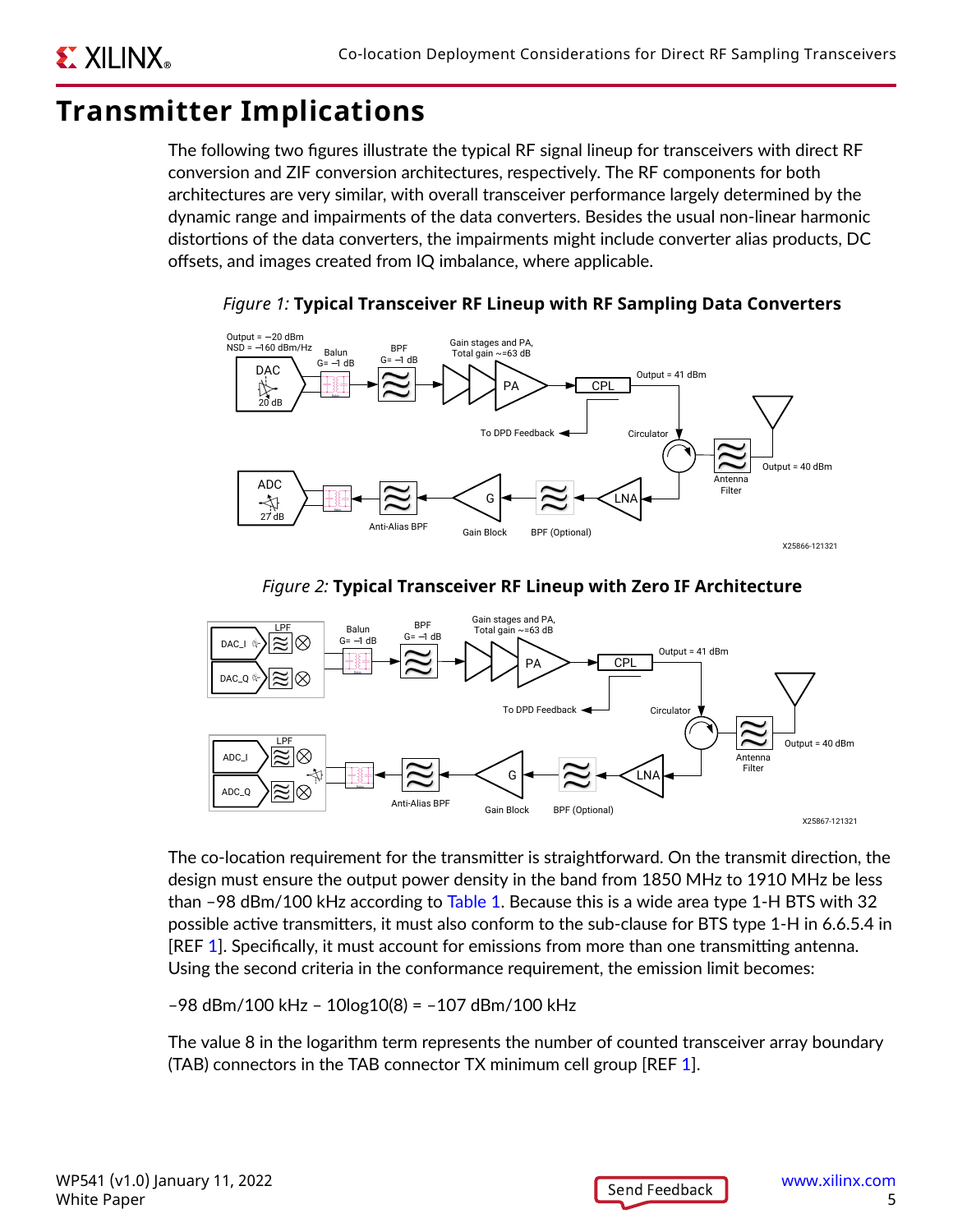

This out-of-band emission requirement is largely the responsibility of the antenna filter in the radio architectures shown in the previous figures. The bandpass filter (BPF) following the DAC and balun output helps, but only to the degree that it filters the PCS band noise down to below the thermal noise level of –174 dBm/Hz. Because the noise spectral density (NSD) at the output of the DAC is roughly –160 dBm/Hz, any BPF with a reasonable rejection performance works. Inexpensive filters such as the Johanson 3750BP14D0900 [REF [2](#page-22-0)] in a 0603 footprint or similar are good candidates. This particular filter provides more than 50 dB of rejection in the PCS band.

Typical values for the TX cascade gain stages that are commercially available are shown in the following table.

| Gain                           | Value                |  |  |
|--------------------------------|----------------------|--|--|
| Total gain at 3.8 GHz          | 63 dB                |  |  |
| Total gain at 1.9 GHz          | 63 dB                |  |  |
| RMS output power               | 41 dBm               |  |  |
| # of gain stages               | Three or four stages |  |  |
| Wide-band cascade noise figure | 6 dB                 |  |  |

Without loss of generality, the total gain of the amplifier stages is assumed to be the same at both 1.9 GHz and 3.8 GHz because most low-power gain blocks have higher gain at 1.9 GHz than 3.8 GHz, while it is the opposite for the final power amplifier. The output noise level at 1.9 GHz after the circulator (with  $IL = -0.3$  dB) is:

 $-174$  dBm/Hz + 6 dB NF + 62.7 dB Gain =  $-105.3$  dBm/Hz or  $-55.3$  dBm/100 kHz

To meet the –107 dBm/100 kHz requirement with, for example, 10 dB of design margin, the antenna filter needs to provide 62 dB ( $-55.3$  – ( $-107$ ) + 10) of rejection in the PCS band. This level of rejection is not very difficult to achieve given the PCS band is 1.8 GHz away from the lower edge of the C-band. The typical rejection value for commercially available antenna filters is in the 75 dB range. The cost and complexity of the antenna filter is often constrained by the close-in operating band unwanted emissions (OBUE) rather than the co-location requirement.

## **Receiver Implications**

The co-location requirements have more impact on the uplink receiver design because it needs to handle a much larger input signal dynamic range. The signal level can be as low as the RX reference sensitivity level specified in 3GPP [REF [1,](#page-22-0) Section 7.2] and as high as the 16 dBm CW from the co-locating PCS BTS. The 3GPP specification allows a 6 dB desensitization of the receiver under this deployment scenario. However, in practice, the desensitization could be avoided with proper design choices. Furthermore, the 3GPP specification uses a CW for the blocker, but in a real deployment, the blocker comes in the form of wireless carriers such as GSM, WCDMA, LTE, or NR carriers with similar RMS power, and with multiple transmitting carriers.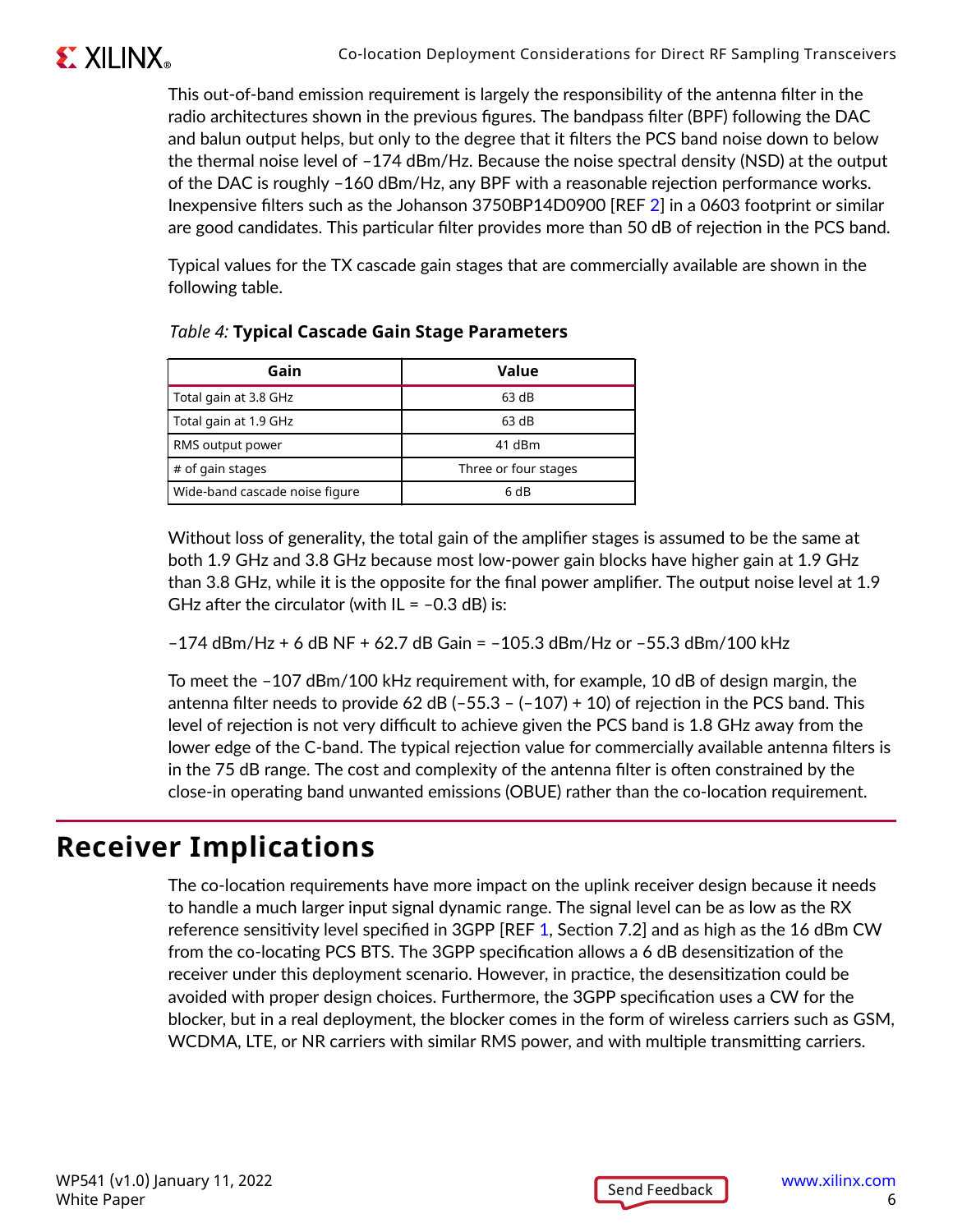The high-level block diagram for either RF sampling or ZIF architecture receiver is summarized in the following figure. The analog front end (AFE) is composed of the RF lineup while the DFE includes the analog-to-digital converter (ADC) and the base-band DSP processing blocks. The AFE is mainly composed of filters and amplifiers. The total gain typically ranges from 25 to 40 dB with some adjustability to achieve the desired 2.5 dB system noise figure and be able to handle the 3GPP in-band blocking requirements [REF [1](#page-22-0)]. Two amplifier stages are generally needed to provide such large gain. These stages come either in two separate devices or in a single device package such as the F0473B from Renasas or the QPB9348 from Qorvo.





A design goal of the receiver in co-location deployment is to filter the 16 dBm interferer and any nonlinear products it generates from the active components in the AFE to a level well below the minimum wanted signal prior to the OFDM symbol demodulation. The minimum wanted signal power in this case is the targeted reference sensitivity level for the system. The filtering is provided by a combination of the various filters in the receiver chain that include the antenna BPF, optional BPF (shown in [Figure 1](#page-4-0) and [Figure 2\)](#page-4-0), anti-alias filter, ADC band selection digital down-converter (DDC), and the carrier selection DDC in the DFE baseband DSP. Each of the filter stages serves a slightly different purpose and the rejection needs are dependent on the component selection and the architecture of the receiver.

# **Design Approach**

A general design approach for handling the 16 dBm blocker is outlined in this section.

- 1. The antenna BPF must filter the blocker to a level such that:
	- a. It does not saturate/overdrive the first gain stage (LNA) of the AFE.
	- b. The HD2 and IMD2 products generated by the gain stages from the blocker are well below the power of the wanted signal so that the 3GPP required 95% throughput is met. As illustrated in [Figure 4](#page-7-0) and [Figure 5,](#page-7-0) the HD2 and IMD2 products from signals in the PCS band fall directly on the C-band. Although the specification only uses CW for the blocker, the multi-carrier scenario should also be considered in the analysis as the IMD2 generated is typically 6 dB higher than the HD2 product. This can be seen from a measurement of an LNA performance in [Figure 6](#page-8-0).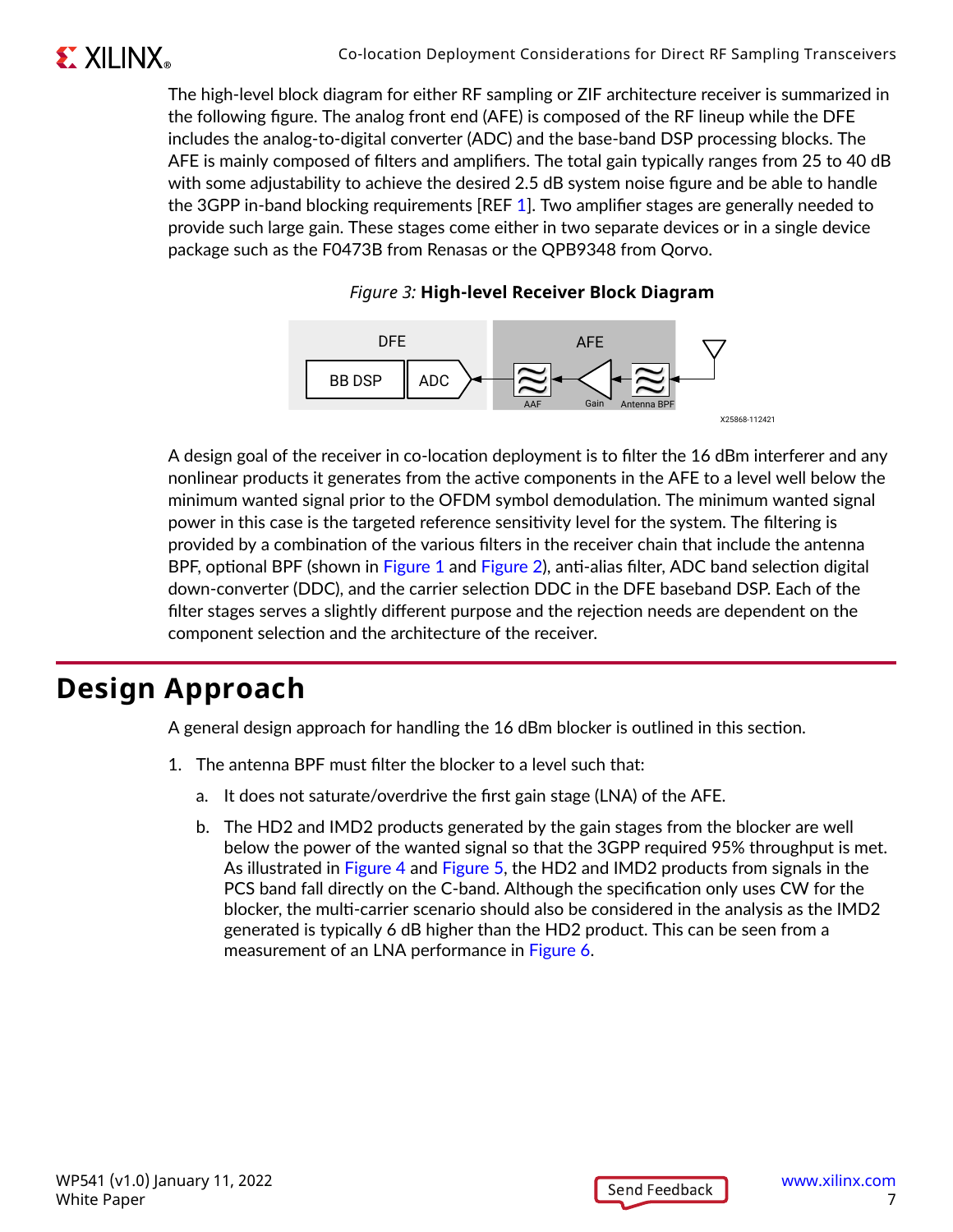*Figure 4:* **HD2 and HD3 Products of a Continuous Wave in the PCS Band**

<span id="page-7-0"></span>



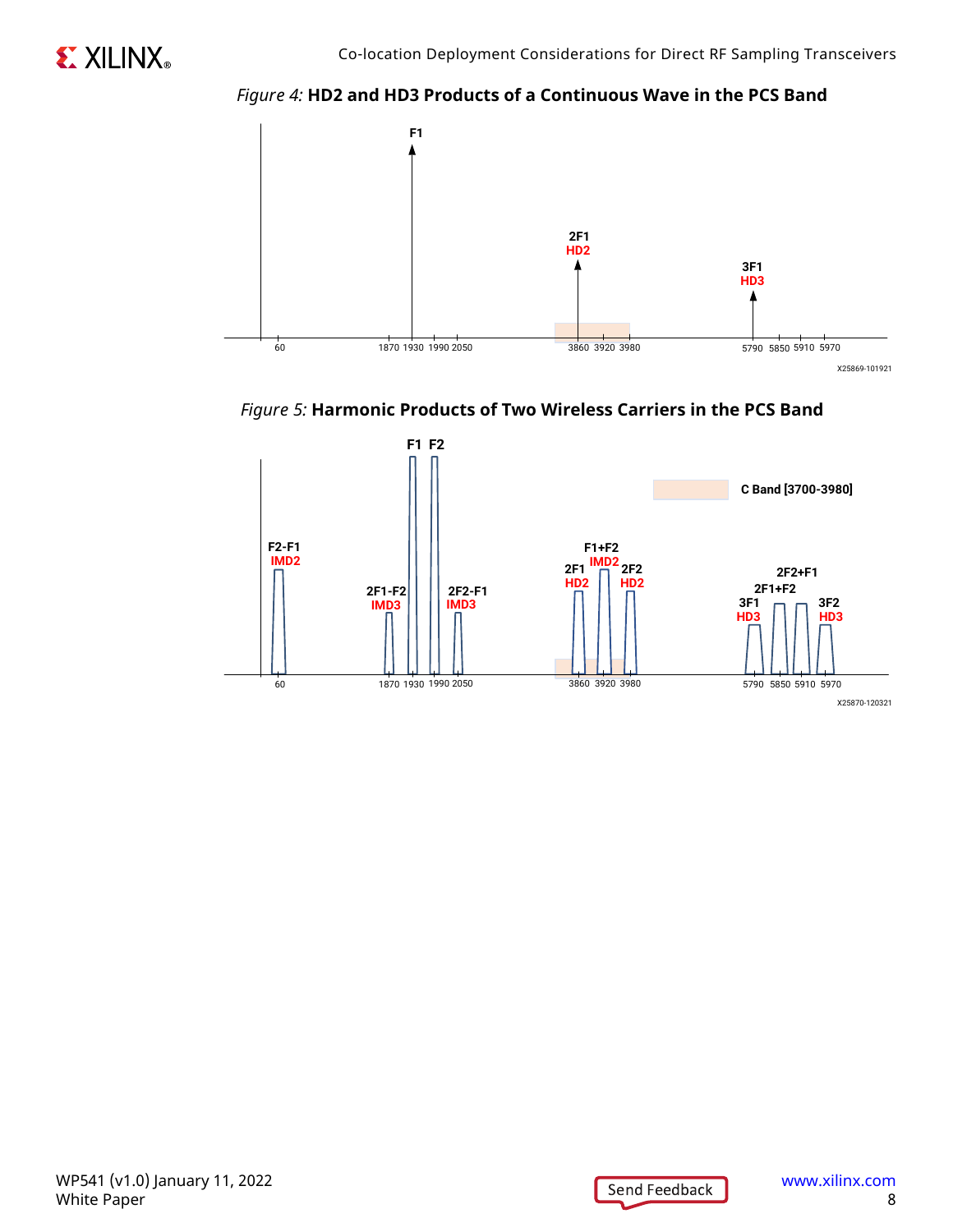#### <span id="page-8-0"></span>*Figure 6:* Actual IMD2/HD2 Measurement on Qorvo QPL9058 (V<sub>DD</sub>=5.0V) LNA at 0 dBm **output. OIP2 = 33 dBm at 5VDD; OIP2 = 29 dBm at 3.3VDD.**

|                                              | <b>LA</b><br>LG.<br>LĠ                                     | SCPI            |                     | $\circ$                                    | Marker                        |
|----------------------------------------------|------------------------------------------------------------|-----------------|---------------------|--------------------------------------------|-------------------------------|
| MultiView <b>=</b>                           | Spectrum                                                   |                 |                     | ×                                          | Marker <sub>1</sub>           |
| Ref Level 4.00 dBm<br>$\bullet$ Att<br>20 dB | $\bullet$ RBW 300 kHz<br><b>SWT</b> 4.45 ms<br>VBW 300 kHz | Mode Auto Sweep |                     |                                            | Marker 2                      |
| 1 Frequency Sweep                            | N1                                                         |                 |                     | $\bullet$ 1 AP Clrw<br>D1[1]<br>$-32.91dB$ |                               |
| 0 dBm-                                       |                                                            |                 |                     | 1.95000 GHz                                |                               |
| $-10$ dBm-                                   |                                                            |                 |                     | M1[1]<br>$-0.03$ dBm<br>1.929 10 GHz       | Marker 3                      |
|                                              |                                                            |                 |                     |                                            | Marker 4                      |
| $-20$ dBm $-$                                |                                                            |                 |                     |                                            |                               |
| 30 dBm-                                      |                                                            |                 | D1                  |                                            | Select<br>Marker<br>(D1)<br>⊣ |
|                                              |                                                            |                 |                     |                                            | Mkr Type                      |
| 40 dBm-                                      |                                                            |                 |                     |                                            | Norm Delta                    |
|                                              |                                                            |                 |                     |                                            | Marker                        |
| -50 dBm-                                     |                                                            |                 |                     |                                            | <b>To Trace</b>               |
| 60 dBm-                                      |                                                            |                 |                     |                                            |                               |
|                                              |                                                            |                 |                     |                                            | All<br>Markers<br>Off         |
|                                              |                                                            |                 |                     |                                            |                               |
|                                              | <mark>ha a bha a</mark> n an <mark>Alba</mark> n           |                 |                     |                                            | Marker<br>⊣<br>Confiq         |
| $-80$ dBm                                    |                                                            |                 |                     |                                            |                               |
|                                              |                                                            |                 |                     |                                            |                               |
|                                              |                                                            |                 |                     |                                            | ▙▛▞▊                          |
| CF 3.0 GHz                                   |                                                            | $1001$ pts      | 400.0 MHz           | Span 4.0 GHz                               | Overview                      |
| $\overline{\mathbf{v}}$                      |                                                            |                 | $\overline{\nabla}$ | Measuring <b>NOTIFIED</b><br>A             | 14.09.2021<br>12:04:06        |
|                                              |                                                            |                 |                     |                                            |                               |

X26041-120121

- 2. The features of the optional BPF between gain stages are as follows:
	- a. The purpose of the optional BPF shown in [Figure 1](#page-4-0) and [Figure 2](#page-4-0) is to provide additional filtering of the blocker in case the antenna filter does not have enough rejection to prevent the second amplifier from generating IMD2/HD2 products that can desensitize the receiver.
	- b. The cost and footprint of this BPF is rather negligible and can be leveraged to relax the antenna filter requirement, and in turn to lower the cost and weight of the system. As in the TX lineup, the Johanson 3750BP14D0900 [REF [2\]](#page-22-0) is a very good candidate with a 0603 size footprint.
- 3. An anti-alias BPF is needed for both RF sampling and ZIF receivers to get the best system NF, and it serves the following purposes:
	- a. Provides additional filtering of the blocker so that it does not saturate/overdrive the ADC input.
	- b. Provides last stage filtering of the blocker so that if the ADC alias of the blocker falls on the wanted C-band, it will be lower than the wanted signal to avoid desensitization. The filter rejection amount needed for this purpose is typically high. This scenario is common for a convenient RF-ADC sampling rate of 2949.12 MSPS. However, more 5G optimal devices, such as the Zynq UltraScale+ RFSoC DFE, provide additional options for the designer to frequency plan such an adverse scenario, and, consequently, remove the need for high-rejection filtering.
	- c. Provides filtering for out-of-band noise and spurs that would otherwise alias/fold onto the first Nyquist zone at the ADC output.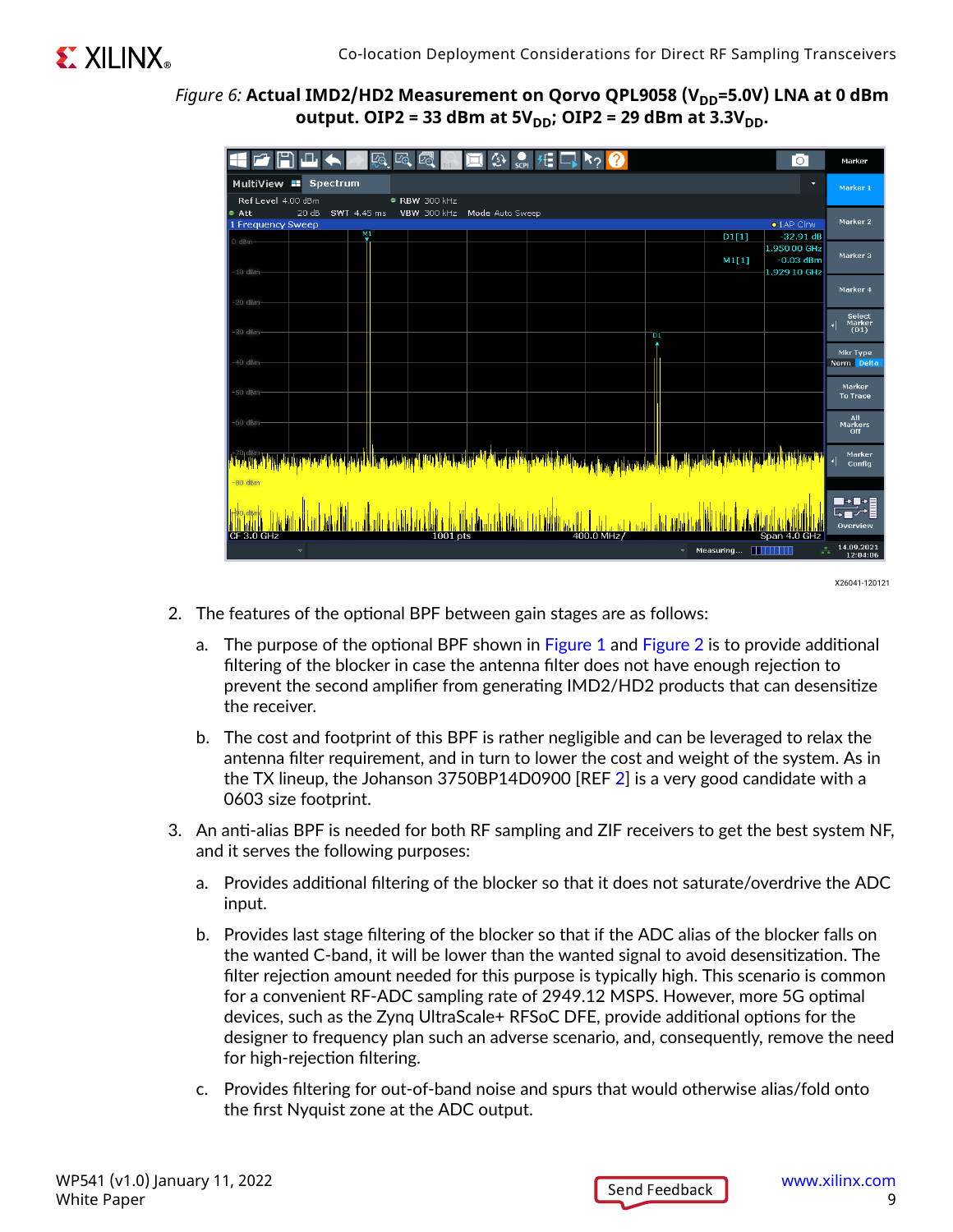

- d. For a ZIF receiver, this anti-alias BPF also serves as a cleanup filter prior to the complex mixer in the demodulator. The current state of ZIF RFICs typically has active mixer and gain stages that feed the ADC input. M  $\times$  N products of significant level from the mixer can be detrimental to the receiver sensitivity.
- 4. The digital filters are used as follows:
	- a. Advanced devices, such as the RFSoC DFE, have hardened, low-power digital filters throughout the datapath to further remove remnants of the interferer. With GHz's of Nyquist bandwidth and flexible frequency planning, the designer can place the blocker alias outside of the C-band. In this case, the digital filter is used to remove the blocker prior to the symbol demodulator, which eases the analog filtering.

### **Example Receiver Design with Zynq UltraScale+ RFSoC DFE**

In this receiver design example, standard catalog components are used with the Zynq UltraScale+ RFSoC DFE to achieve the design targets outlined in the following table for the C-band co-location deployment. A detailed analysis for each filter is provided in this section. Colocation deployments with other bands can be similarly analyzed.

| <b>Design Parameter</b>                                                                                   | <b>Specification</b> | <b>Notes</b>                                                                                                                                                                                                                                                 |  |
|-----------------------------------------------------------------------------------------------------------|----------------------|--------------------------------------------------------------------------------------------------------------------------------------------------------------------------------------------------------------------------------------------------------------|--|
| Operating band                                                                                            | C-band               |                                                                                                                                                                                                                                                              |  |
| Co-locating band                                                                                          | 1900M PCS / n2 band  |                                                                                                                                                                                                                                                              |  |
| Receiver NF                                                                                               | $\leq$ 2.5 dB        | $\sim$ 3.4 dB better than 3GPP reference sensitivity<br>specification.                                                                                                                                                                                       |  |
| Equivalent reference sensitivity for 100 MHz<br>NR carrier, i.e., minimum wanted signal                   | $-99$ dBm            | [REF 1] 3GPP reference sensitivity specification<br>is -95.6 dBm for 100 MHz carrier, which is<br>equivalent to a 5.9 dB NF receiver. 95%<br>throughput is equivalent to -1 dB SNR. A 2.5<br>dB NF receiver is 3.4 dB better than the 3GPP<br>specification. |  |
| PCS band blocker signal level                                                                             | 16 dBm               | <b>CW</b>                                                                                                                                                                                                                                                    |  |
| RX NF desensitization due to blocker                                                                      | $~0.1$ dB            | 3GPP specification allows 6 dB of                                                                                                                                                                                                                            |  |
| Final in-band signal to interference ratio (SIR)<br>due to blocker                                        | 10dB                 | desensitization. However, in practice, no<br>desensitization is desirable. Consequently, the<br>design target is to reduce any in-band                                                                                                                       |  |
| Maximum allowed interference from blocker<br>$-109$ dBm<br>that fall in-band, referenced to antenna input |                      | interference due to the blocker to 10 dB below<br>the wanted signal level.                                                                                                                                                                                   |  |

#### *Table 5:* **C-Band Receiver Design Target Specification**

In summary, the receiver must be able to receive a –99 dBm NR100 MHz signal in the presence of a 16 dBm CW blocker in the PCS band. As such, any in-band interference created by the blocker must be at –109 dBm or less for a SIR of 10 dB or better.

*Note***:** This target of –99 dBm for the wanted signal is 9.4 dB (6 dB for desensitization allowance, 3.4 dB for better ref sensitivity) better than the 3GPP specification.

If the blocker aliases directly onto the wanted C-band, then the total analog filtering rejection needed at 1900 MHz is 16 – (–109) = 125 dB. If the blocker does not alias directly onto the Cband, less rejection is required. In the following example design, both scenarios are examined and the best way to distribute the filtering along the RF lineup is assessed.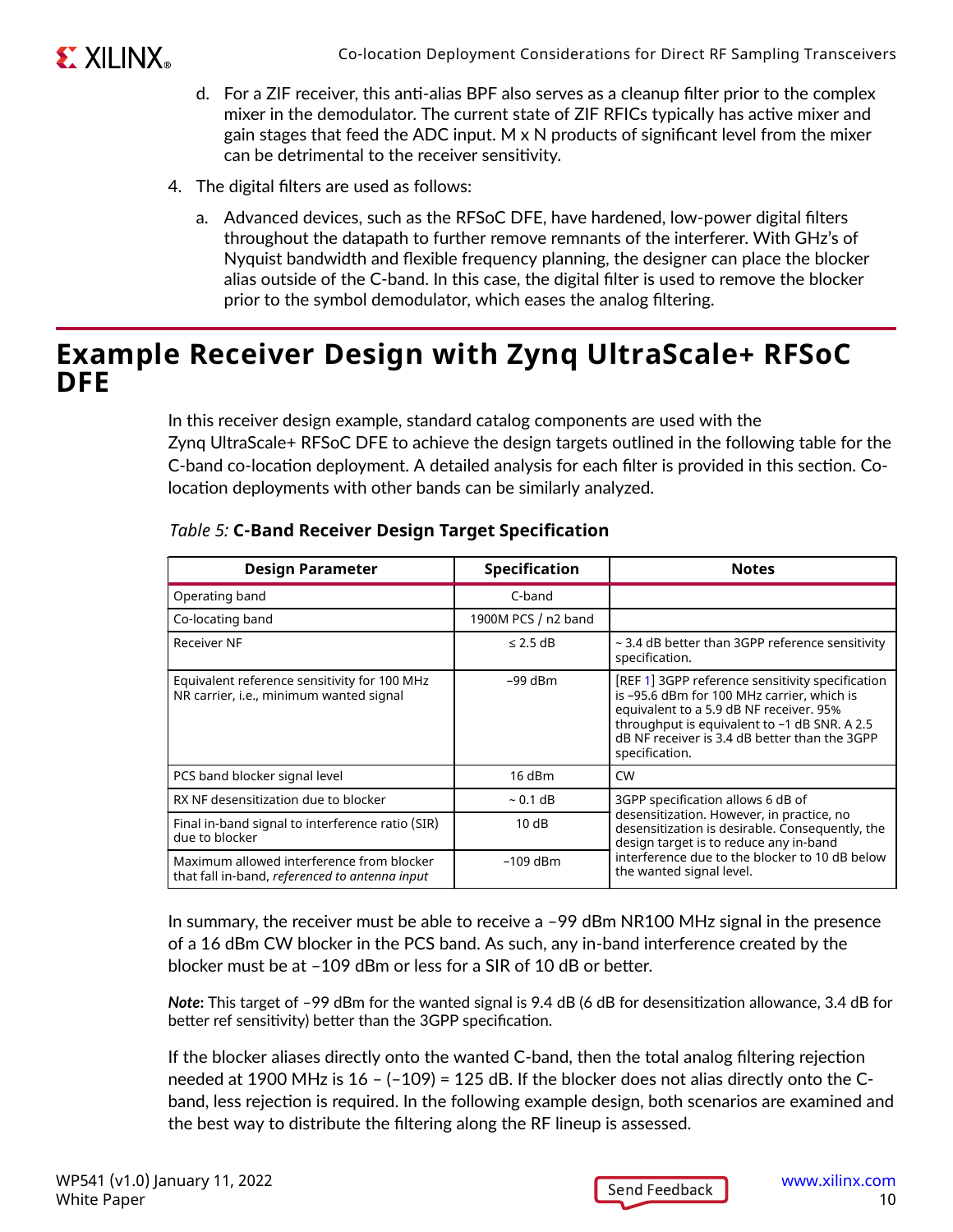

#### *Figure 7:* **Receiver Lineup Design Example**

X25871-011022

The receiver lineup in this figure shows an example design using standard catalog components that can be used to meet the target requirements listed in the table above. The antenna filter is typically a custom part for mMIMO systems as the size and mechanical fitting is very specific to the design, and, as such, no specific part is indicated.

### **Antenna Filter**

The antenna filter must filter the 16 dBm blocker to a level such that:

- It does not overdrive the LNA.
- The HD2 and IM2 generated by the LNA is lower than -109 dBm, referenced to the antenna input.

The LNA and gain blocks tuned for the C-band are generally optimized at 3800 MHz and have reduced dynamic range performance at 1900 MHz in the form of P1dB, IP2, and IP3. The Qorvo QPL9058 (operating with 3.3  $V_{DD}$ ) and QPA9127 specifications are summarized in the following table. The IP2 specification for the devices is not published in the datasheets. The values used are from actual measurement using the respective evaluation kit.

*Note***:** At 1900 MHz, the gain is usually about the same as at 3800 MHz while the IP2/IP3 are significantly worse.

The QPL9058 LNA can be operated at two supply voltages, 5.0V and 3.3V. 3.3V  $V_{DD}$  is used here for lower power at the expense of linearity. The data in the following table is quoted for 3.3  $V_{DD}$  unless otherwise noted.

|             | QPL9058 (3.3 $V_{DD}$ ) |             | QPA9127 (5 $V_{DD}$ ) |             |
|-------------|-------------------------|-------------|-----------------------|-------------|
| Parameter   | At 3800 MHz             | At 1900 MHz | At 3800 MHz           | At 1900 MHz |
| Gain        | 17.4 dB                 | 18dB        | 21 dB                 | 20 dB       |
| Output P1dB | 17.6 dBm                | $15$ dBm    | 19.5 dBm              | 19.5 dBm    |

#### *Table 6:* **Specifications for RX Amplifiers at 1900 MHz and at 3800 MHz**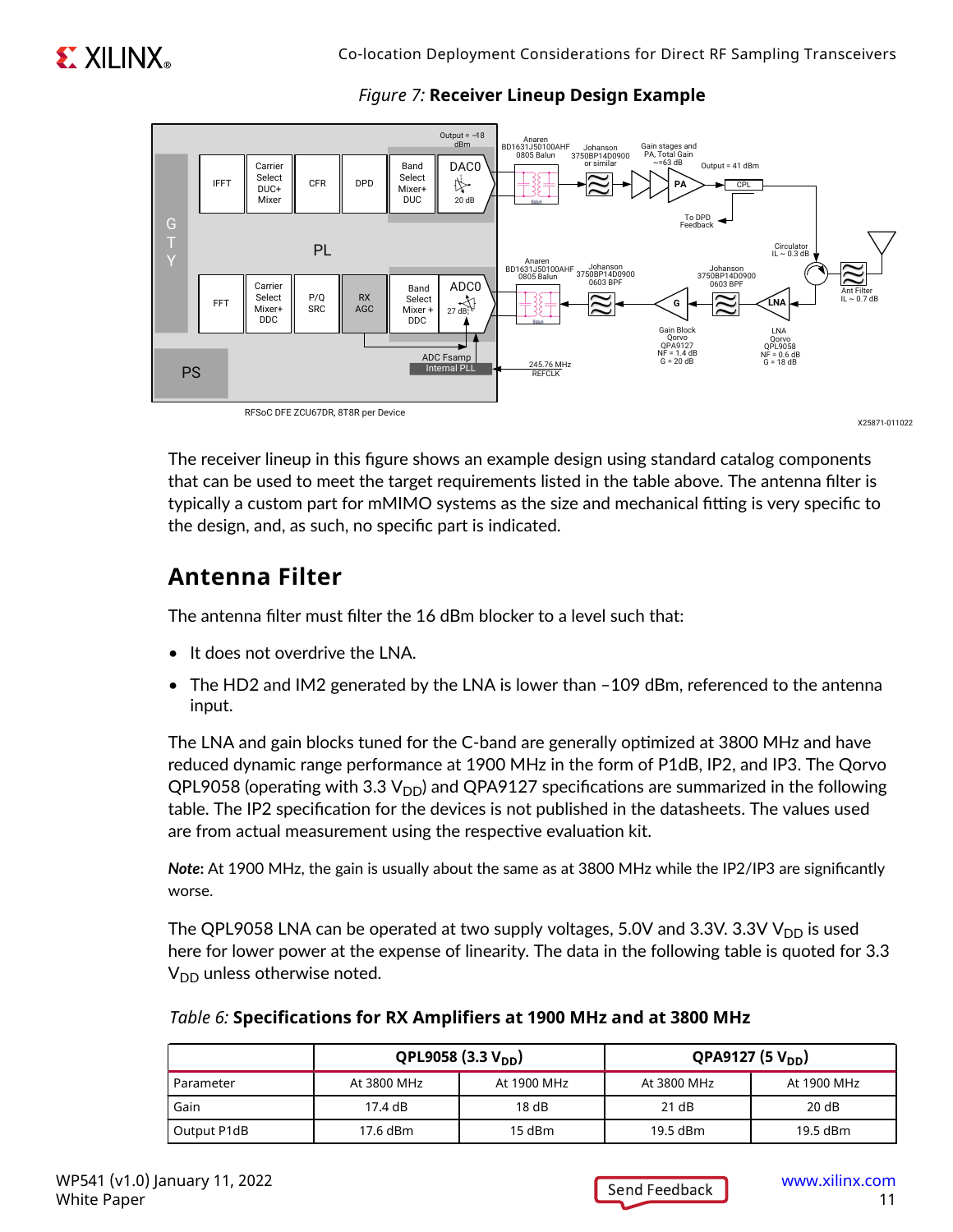|                                            | QPL9058 (3.3 V <sub>DD</sub> )                 |                                                        | QPA9127 (5 V <sub>DD</sub> ) |            |
|--------------------------------------------|------------------------------------------------|--------------------------------------------------------|------------------------------|------------|
| Output IP3                                 | 33 dBm                                         | $26$ dBm                                               | 35 dBm                       | 33 dBm     |
| Output IP2 (2 tones)                       | 40 dBm $(3.3 VDD)$<br>46 dBm(5 $V_{DD}$ )      | 29 dBm $(3.3 V_{DD})$<br>33.5 dBm (5 V <sub>DD</sub> ) |                              | 32.5 dBm   |
| Input IP2 (referenced<br>to antenna input) | 22.6 dBm $(3.3 V_{DD})$<br>28 dBm $(5 V_{DD})$ | 11 dBm $(3.3 V_{DD})$<br>16 dBm $(5 VDD)$              |                              | $12.5$ dBm |
| Noise figure                               | 0.6 dB                                         | 0.4dB                                                  | 1.4dB                        | $1.2$ dB   |

*Table 6:* **Specifications for RX Amplifiers at 1900 MHz and at 3800 MHz** *(cont'd)*

• To meet goal #1 with 10 dB of margin, the antenna filter rejection at 1900 MHz needs to exceed 29 dB.

16 dBm + 18 dB gain – filter rejection(dBm) ≤ 15 dBm – 10 dB margin

• To meet goal #2 using the IP2 formula  $IMD2 = 2*Power_in - IIP2$ 

2\*Power in – 11 dBm ≤ –109 dBm  $\rightarrow$  Power in ≤ –49 dBm

Which means the antenna filter rejection at 1900 MHz needs to be at least 16 dBm – (–49 dBm)  $= 65$  dB.

This is more stringent than goal #1 and similar to that of the TX emission filter requirement of 62 dB. This requirement is independent of the type of ADC architectures used and, as previously noted, filters with 75 dB of rejection are commonly available. Without loss of generality, an antenna filter rejection of 70 dB at 1900 MHz is assumed for the subsequent analysis.

### **Optional Bandpass Filter**

The BPF between the two gain stages in this design is the Johanson 3750BP14D0900 [REF [2](#page-22-0)]. It comes in a 0603-package size and at a minimal cost while providing more than 50 dB of rejection at 1990 MHz. It is a very effective way to provide additional filtering of the blocker to reduce the IMD2/HD2 generated by the second stage amplifier. Again, referencing all calculations to the antenna input, the IMD2/HD2 product after the second stage amplifier is as follows (with two filters).

Blocker power (reference to antenna input) =  $16$  dBm -  $70$  dB -  $50$  dB =  $-104$  dBm

IMD2 due to QPA9127 Amp = 2\*Pwr\_in –IIP2 = 2\*(–104) – (12.5 dBm) = –220.5 dBm

The HD2 is typically 6 dB lower than the IMD2, and both are significantly below the target interference power level of  $-109$  dBm. Without this BPF, the HD2/IMD2 is at  $\sim$ -120.5 dBm using the above formula, which is also below the target level of –109 dBm, making this filter optional in this example RF lineup. It is useful for cases where a different second stage gain amplifier is chosen that has worse second order products, or if the designer wants to provide additional margin for component performance variation.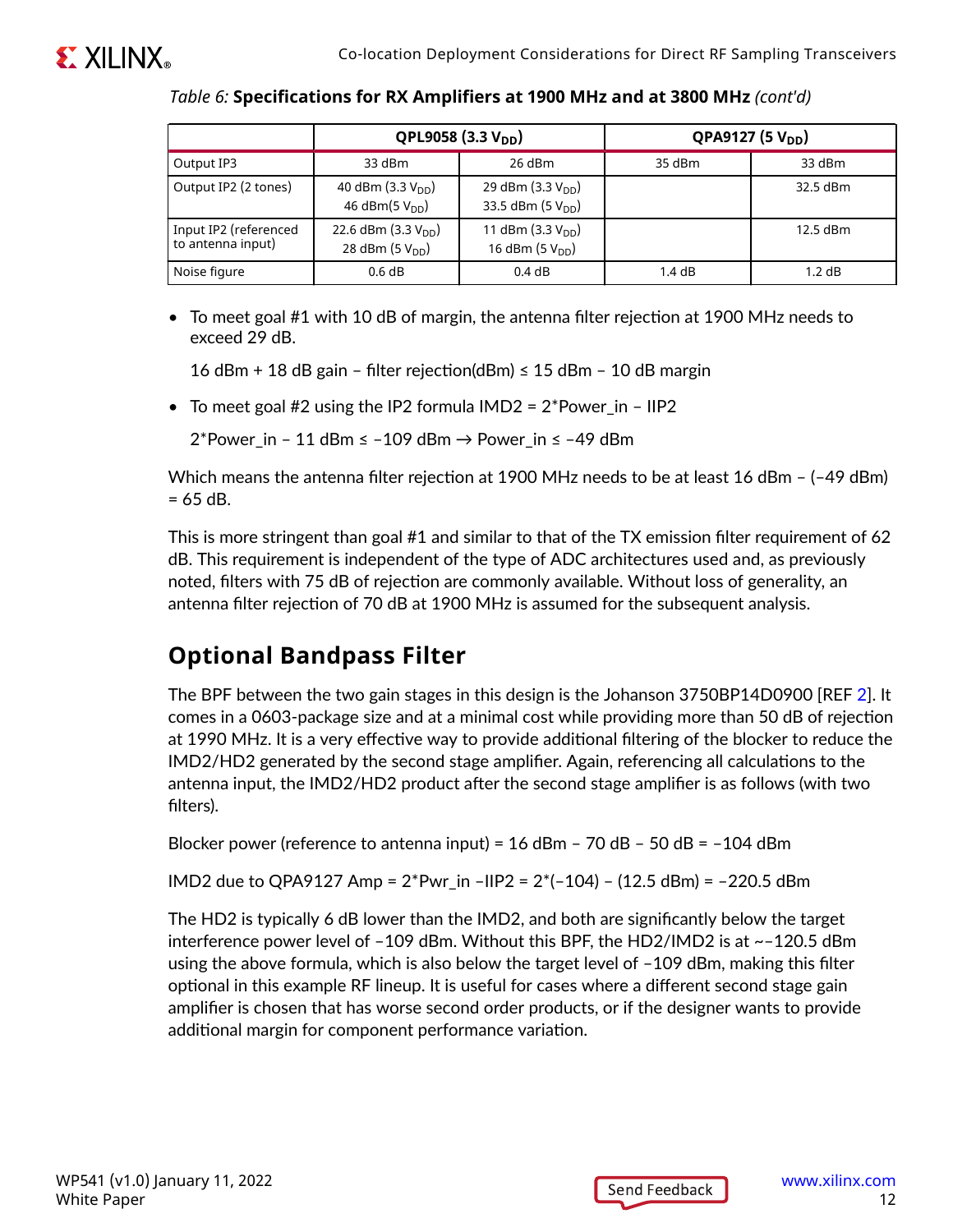# **EXALINX**

### **Anti-alias Filter**

The AAF used here is the same filter as the optional bandpass filter for its high performance, small footprint, and low cost. This filter is critical in filtering out-of-band noise that would otherwise alias back into the first Nyquist zone at the ADC output. An advantage of the RF sampling ADC is the very wide Nyquist bandwidth it can provide, typically greater than 1 GHz. This gives more relaxed requirements for the anti-alias filtering. In practice, the AAF passband can be as large as the ADC Nyquist bandwidth and as small as the desired band as long as the aliased noise does not fold on top of the wanted band. Additional band specific selection and anti-alias filtering is then carried out by the built-in DDC in the ADC.

The other function of the AAF in a co-location deployment is to provide further filtering of the blocker to prevent desensitization of the receiver. The amount of filtering depends on the ADC alias location of the blocker with the chosen ADC sampling rate. There are two scenarios:

- Scenario A: The blocker alias falls directly onto the wanted C-band, implying the blocker must be ≤ –109 dBm at the input of the ADC (referenced to the antenna input).
- Scenario B: The blocker alias falls outside the wanted C-band, and no filtering of the blocker is needed if it does not saturate the ADC input. This scenario is where direct RF sampling offers more flexibility through appropriate frequency planning.

## **Scenario A**

In scenario A, the design sets the ADC sampling rate to 2949.12 MSPS. According to the sampling theorem, all frequency content greater than the Nyquist frequency is aliased back to Nyquist zone 1, and as a result:

- The C-band baseband frequency at the ADC output lands at 750.88M 1030.88 MHz.
- The PCS band baseband frequency at the ADC output lands at 959.12M 1019.12 MHz.

The PCS band falls on top of the wanted C-band as illustrated in the following figure.

#### *Figure 8:* **Baseband Frequency Location at ADC Output with Fs = 2949.12 MSPS**



With the high performance of the AAF, the 16 dBm blocker at the ADC input is reduced to (again, referenced to the antenna input, and for ease of computation, assuming the total gain of the other components is the same at 1900M and 3800M):

16 dBm – 70 dB – 50 dB – 50 dB = –154 dBm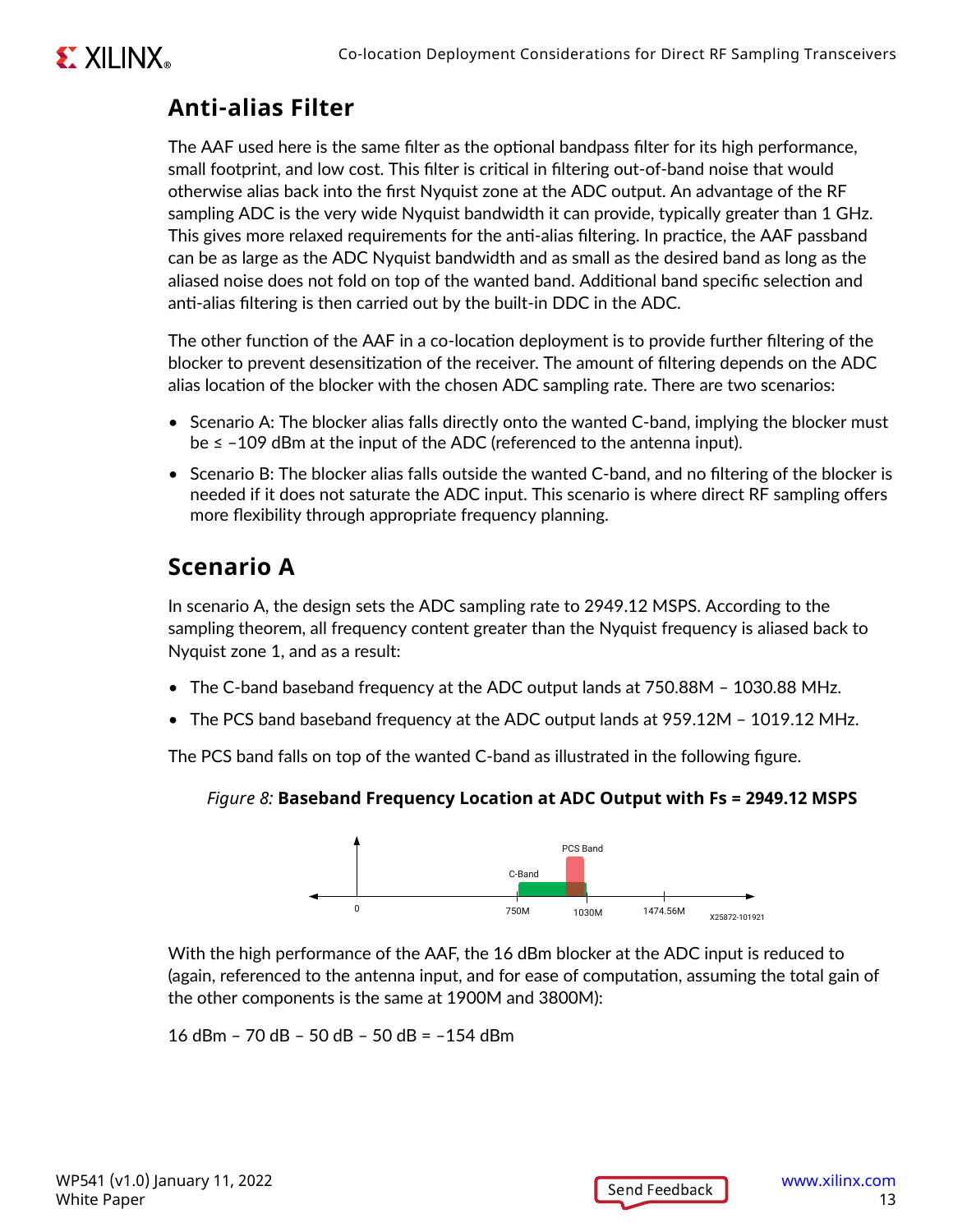

This is much lower than the target of –109 dBm. As the analysis shows, it is rather easy to handle the co-location blocker in the worst design scenario due to the availability of low-cost highperformance ceramic chip filters. It is not necessary to over design the cost sensitive antenna filter because it is far more efficient to filter the blocker in later stages of the RX chain. Without the optional BPF, the blocker aliased power would be –104 dBm. While this is sufficient to meet the 3GPP specification, it does not provide the desired margin. The optional BPF in this case provides ample design margin for minimal added cost.

### **Scenario B**

Unlike receivers based on the ZIF architecture, the RF sampling converter provides a very wide Nyquist bandwidth that allows the designer to frequency plan the blocker alias to fall outside of the wanted band. Typically, only a few ADC sampling rates are feasible with the RF sampling ADC due to the need for the ADC sample rate to be integer multiples of the 5G radio baseband rates like 30.72 MSPS. To ease this constraint, devices like the RFSoC DFE have built-in high performance, low-power fractional re-samplers to give the designer more options in frequency planning. The available conversion rates include  $^{2}/_{3}$ ,  $^{3}/_{4}$ ,  $^{4}/_{5}$ , and  $^{5}/_{6}$  with more than 85 dB of anti-alias filtering performance.

Instead of setting the ADC sample rate to 2949.12 MSPS (96 x 30.72M) as in the previous scenario, a sample rate of 2211.84 MSPS can be used for the ADC to move the aliased PCS band completely outside the C-band as illustrated in the following figure.

- The C band aliases to 443.68M 723.68 MHz.
- The PCS band aliases to 221.84M 281.64 MHz.

#### *Figure 9:* **Baseband Frequency Location at the ADC Output with Fs = 2211.84 MSPS**



The following two figures illustrate the use of the built-in 2/3 PQ re-sampler to convert the data rate back to integer multiples of the 5G baseband rate. With this frequency plan, the blocker power can be large at the ADC input as long as it does not saturate the ADC front end. It is then removed by the highly selective digital filters in the band select DDC in the ADC core, the P/Q re-sampler, and the DFE carrier select DDC. In this design, the ADC's full-scale input power is approximately 1 dBm, which equates to –32.4 dBm referenced at the antenna input with the AFE gain being 33.4 dB. For reference, the first 70 dB of filtering from the antenna filter is already enough for this purpose. As such, there is no consideration required for the blocker alias issue at the ADC when choosing the filter lineup. An antenna filter with 70 dB of rejection with just the AAF would be more than enough in this case. The optional BPF can be eliminated without any penalty.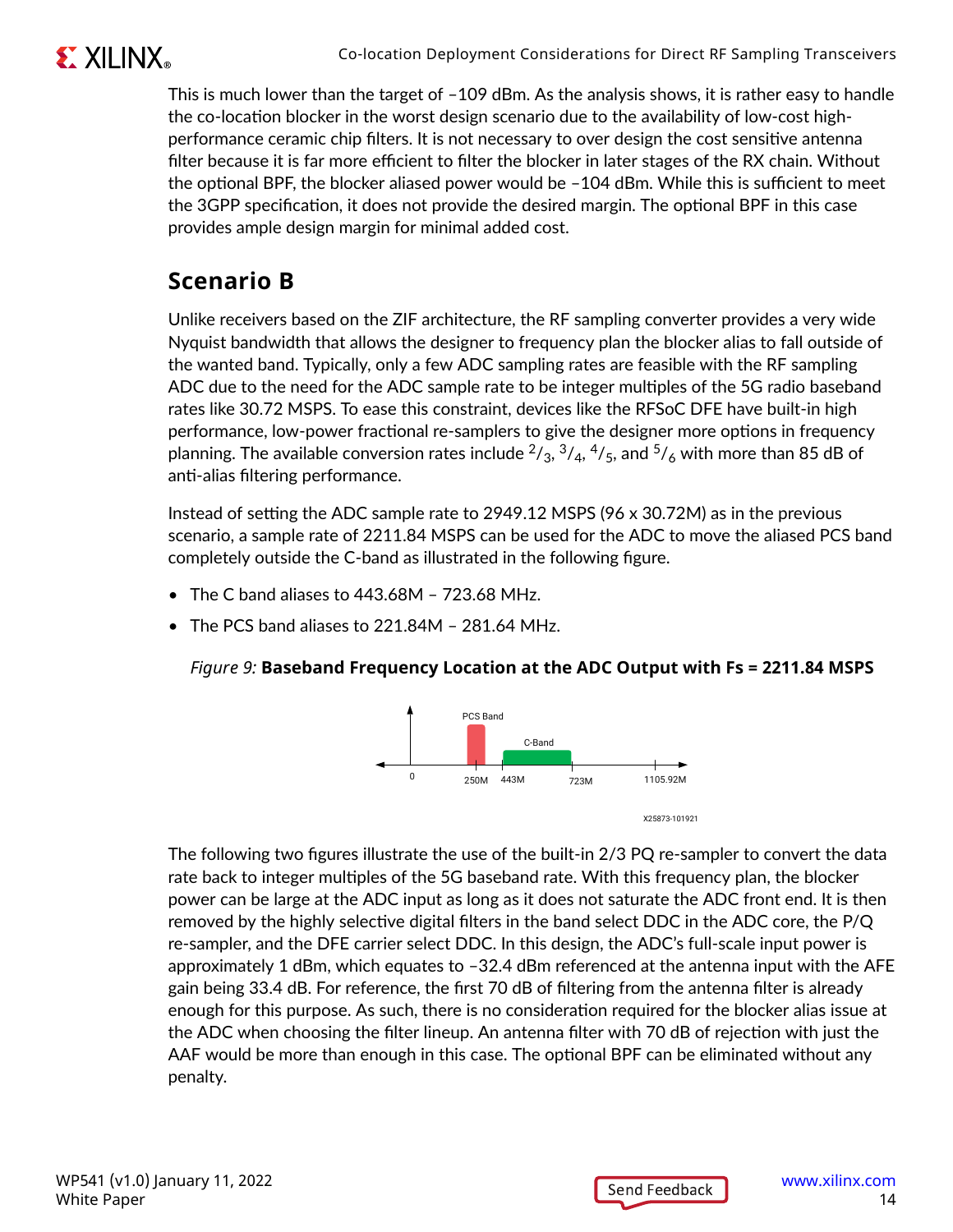

#### *Figure 10:* **DFE Sampling Rates at Each Stage**



X25874-011022



*Figure 11:* **Baseband Spectrum at Each Stage of the DFE**

The rich feature set of the Zynq UltraScale+ RFSoC DFE along with the fast ADC sampling speed give the radio architect many choices for handling even more complex co-location deployments. One of which is co-location with multiple interfering bands. In this case, the designer has the option to:

- Frequency plan all blocker bands to alias outside of the wanted band.
- If this is not feasible, the designer can prioritize bands that would impact the filter design the most (such as co-locating bands closer to the wanted band).

The flexibility and high performance of the Zynq UltraScale+ RFSoC DFE device together with the readily available low cost, small footprint chip filters render the co-location requirements rather trivial. There are no additional burdens on the antenna filter to handle this versus the nonco-location scenarios regardless of ADC architecture design.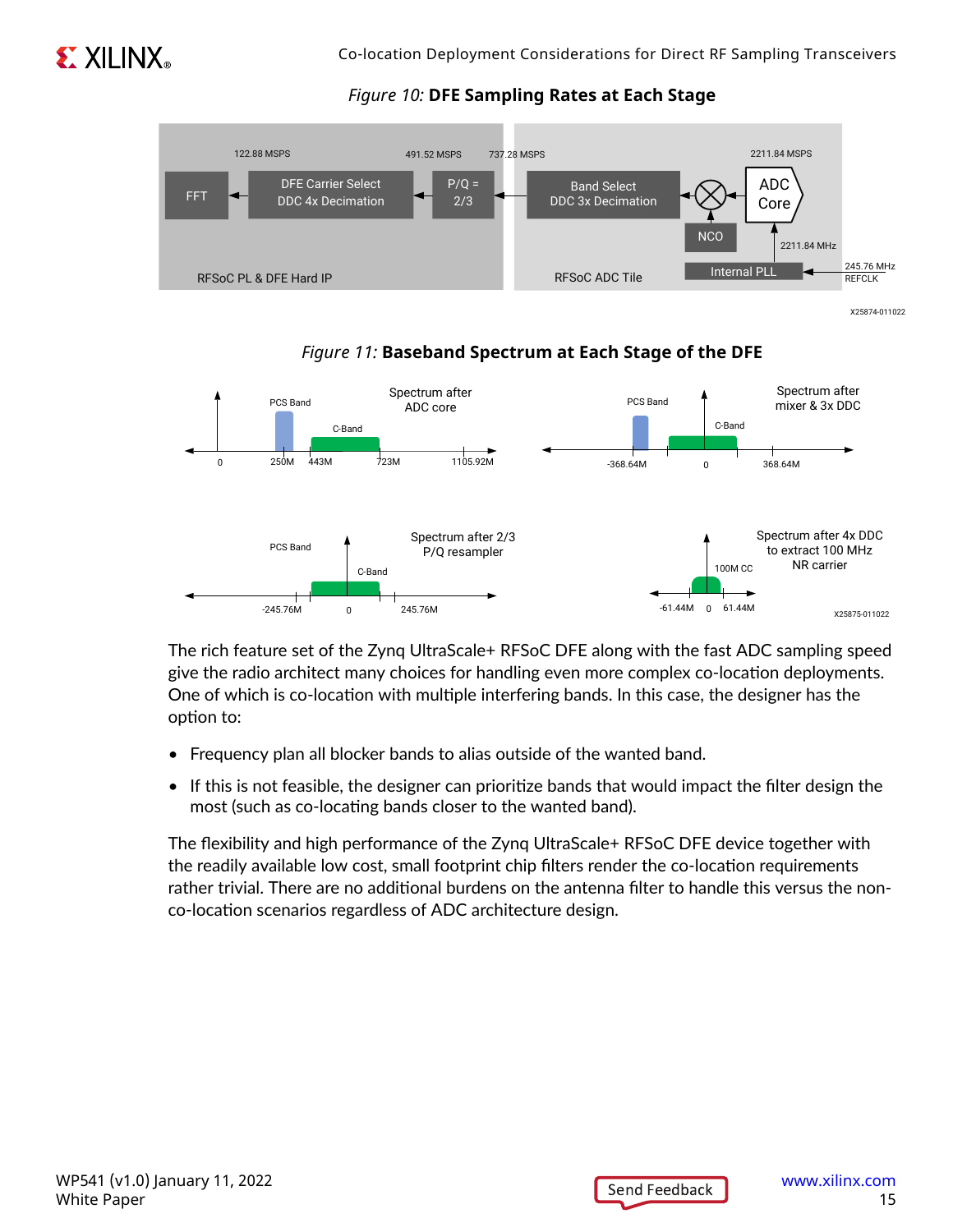# **EXILINX**

## **Receiver Architecture Choices/Tradeoffs for 5G Wideband Radios**

The discussion so far has focused on the implications of transceiver design resulting from the additional 3GPP requirements for co-location deployment. These requirements are easily addressed when using RF sampling data converters such as those found in the RFSoC DFE together with widely available low-cost bandpass filters. In practice, there are other considerations and requirements that need to be addressed in addition to co-location. In particular for the receiver, the radio designer must take into account the in-band selectivity and blocking [REF [1](#page-22-0), section 7.4] requirements when making design choices on the architecture.

The ZIF receiver has been a popular architecture for 3G and 4G due to the narrowband nature of these radios and the ease of addressing the RF image filter needs of ZIF. However, this is not as applicable for 5G as its wideband nature significantly impacts the key shortcomings of the ZIF transceiver architecture.

To realize the gigabit throughput of a 5G enhanced mobile broadband (eMBB) use case, the bandwidth of the component carriers has increased from 20 MHz in 4G LTE to 100 MHz for FR1 and to 400 MHz for FR2, with the radio RF operating bandwidth often covering 400 MHz in FR1 and 1600 MHz in FR2. Non-contiguous operating bands are also becoming more common due to these very wide RF radio bands or the need to support multiple bands for carrier aggregation. Consequently, the 3GPP compliance requirements for adjacent channel selectively and in-band blocking have become more difficult as the interfering signal is now as wide as 20 MHz [REF [1](#page-22-0), section 7.4]. The following sections examine two of the most challenging aspects of using ZIF receivers when handling wideband signals.

### **Local Oscillator Leakage**

Perhaps the most widely known issue with ZIF is the local oscillator (LO) leakage at the baseband output. The LO leakage includes a static component and a dynamic component. The static component does not change much during runtime but can vary from unit to unit. The dynamic leakage component is a function of many factors such as temperature, input signals, non-linear distortions, receiver component lineup variation, analog mixer, LO isolation, etc. In practice, the receiver must incorporate a non-trivial DC nulling algorithm for real-time reduction of the LO leakage power so that it does not degrade the signal to noise ratio (SNR) of the wanted signal. Due to the dynamic nature of the leakage power, the nulling algorithm must trade off tracking speed, nulling accuracy, and implementation cost, which makes it very difficult to remove the LO leakage to a level that does not degrade the receiver sensitivity. Reducing the LO leakage power in the vicinity of –109 dBm (reference to the antenna input) can be very difficult to achieve in practice.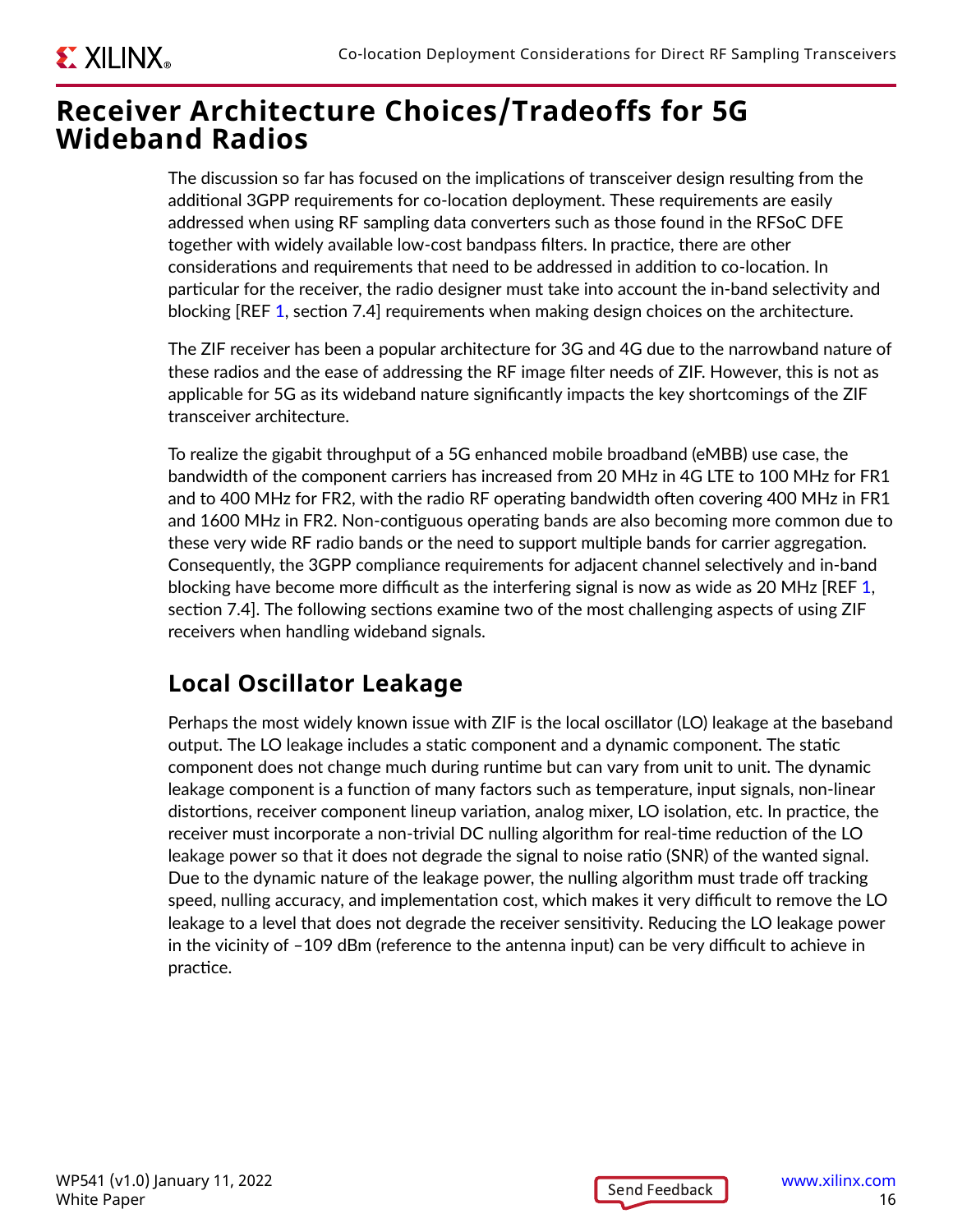# **EXILINX**

This issue is less impacting in 4G LTE because LTE carriers do not have a sub-carrier located at the center of the carrier. As such, the radio designer can use a sub-par algorithm to achieve an acceptable level of performance. Component carriers for 5GNR do not have this characteristic. The entire occupied bandwidth of the carrier can have valid sub-carriers present. This further complicates the LO nulling algorithm as it is difficult to distinguish between the wanted signal and the LO leakage. Any non-zero integration loop bandwidth of the algorithm will be detrimental to the sub-carrier of the wanted signal centered around DC.

Another well understood artifact that impacts the 5G signal is the inherent 1/f flicker noise at DC generated by the LO and mixer. This noise cannot be reduced with the LO-nulling algorithm and will have meaningful impact on the sensitivity of the receiver in that region of the band.

### **Image Due to IQ Imbalance**

The other well known challenge with the ZIF receiver is the image created by the gain and phase imbalances between the I and Q channels. The image mirrors the signal around DC and falls inside the wanted band as illustrated in the following figure. A 0.2 dB gain and 2-degree phase mismatch creates an image at 39 dBc from the main signal. Typically, an uncalibrated ZIF IQ receiver has 30 to 35 dB of image level. There are many components in the I and Q signal path that exhibit mismatches and contribute to the image level, including:

- ADC.
- Low-pass filter.
- Down-converter/mixer.
- I/Q independent gain stages.
- Digital step attenuator (DSA) for RX AGC function that adjust I and Q separately.
- LO 90-degree phase shifter.



### *Figure 12:* **Image Due to IQ Imbalance**

The ZIF receiver design often employs an IQ calibration mechanism to reduce the image level. The process to calculate the IQ imbalance and provide the compensation is often non-trivial and requires additional hardware in the design to support the calibration. The quadrature error correction (QEC) block in ZIF RFIC devices might be designed with a single complex correction tap, suitable for correcting IQ imbalance at a single frequency point or for narrow instantaneous bandwidth (iBW). This tends to be enough for 4G systems with smaller carrier and operating bandwidth. For wider band 5G radios, the IQ mismatch has a larger frequency dependency as the gain and phase mismatch can vary across the band. As a result, the single point correction QEC is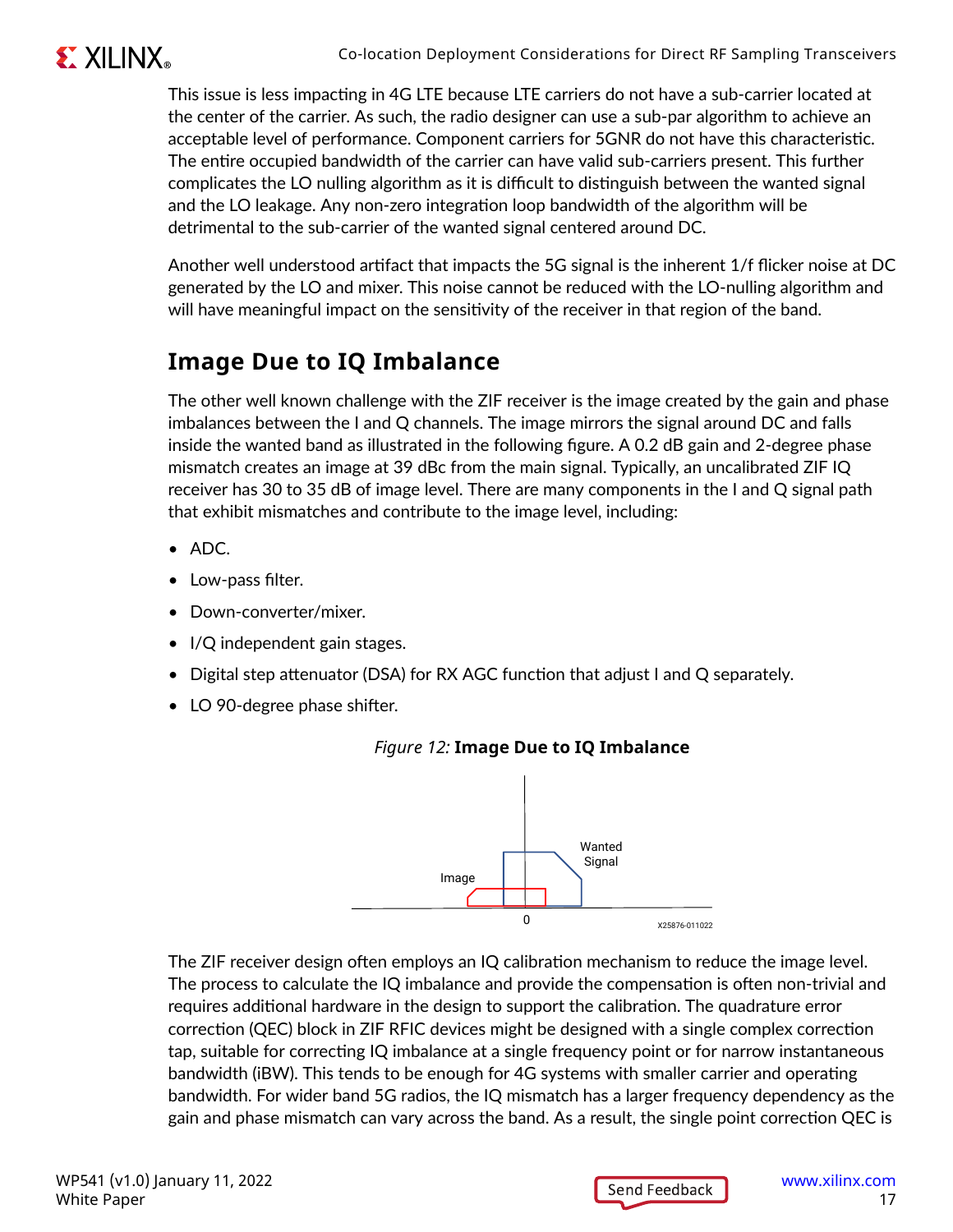

not enough. This concept is illustrated in the following figure. For ease of visualization, half of a 400 MHz band is populated with signal. The left plot shows the spectrum of a perfectly balanced I and Q path. The center plot shows the image at –40 dBc level when the I and Q paths differ by 0.1 dB in gain and 1 degree in phase. The plot on the right shows the image after a single point QEC correction. The QEC correction does a very good job around the center of the 200 MHz signal. However, the signal edges do not get much correction at all due to the frequency variation of the gain and phase mismatch. Mismatches caused by temperature variation further complicates the issue.





To reduce the image across the entire band, a more complex QEC filter is required. This leads to an increase in power, as well as computational complexity in the calibration mechanism. In practice, over operating conditions of temperature, signal dynamic range, and RAT types achieving a 50 dBc image level across 400 MHz or more of instantaneous bandwidth is a challenge.

## **Adjacent Channel Selectivity**

Due to IQ imbalance, the image falls on the same band as the wanted signal in a ZIF receiver. This impairs the sensitivity, particularly for situations where one carrier has a higher power than another in the same band. The adjacent channel selectivity (ACS) setup where a –52 dBm 20 MHz NR blocker is received at the antenna just adjacent to the operating band edge [REF [1,](#page-22-0) Section 7.4.1] is such an example. If the operating band is not perfectly centered around the DC when down-converted to the baseband, the image of the ACS blocker falls onto the wanted band, degrading the sensitivity of the receiver as shown in the following figure. From the previous calculation of keeping any in-band interferer at –109 dBm or less it means the IQ correction/rejection across the 280 MHz bandwidth must be 57 dBc or better.

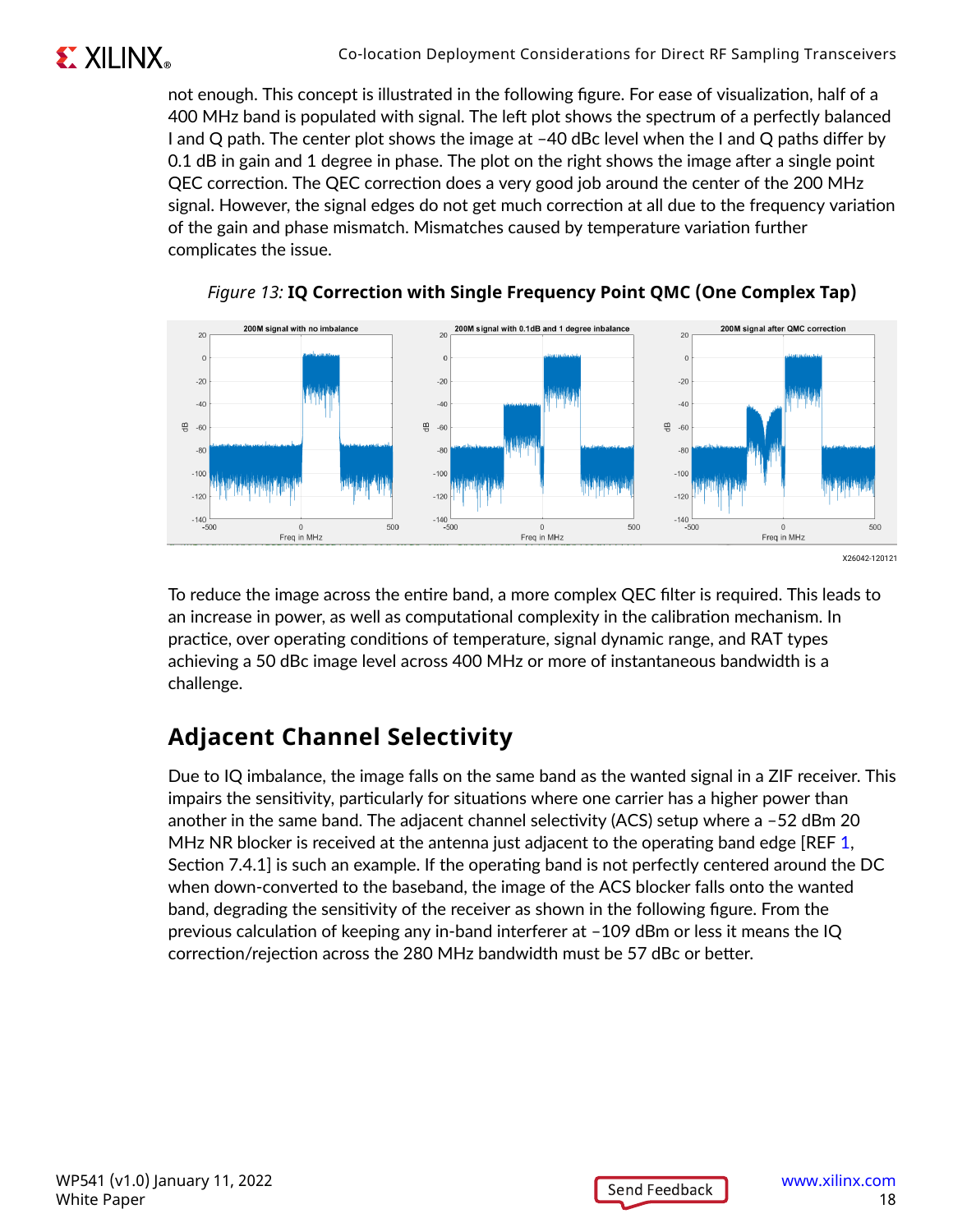

#### *Figure 14:* **Image of ACS Blocker Falling onto Wanted Band**

Another operating scenario where the IQ image presents a problem is the ACS requirement for non-contiguous bands. In this situation, the ACS blocker is located in between the noncontiguous bands and its image falls onto one of the operating sub-bands as illustrated in the following figure. Situations like these can severely limit the designer's frequency planning options.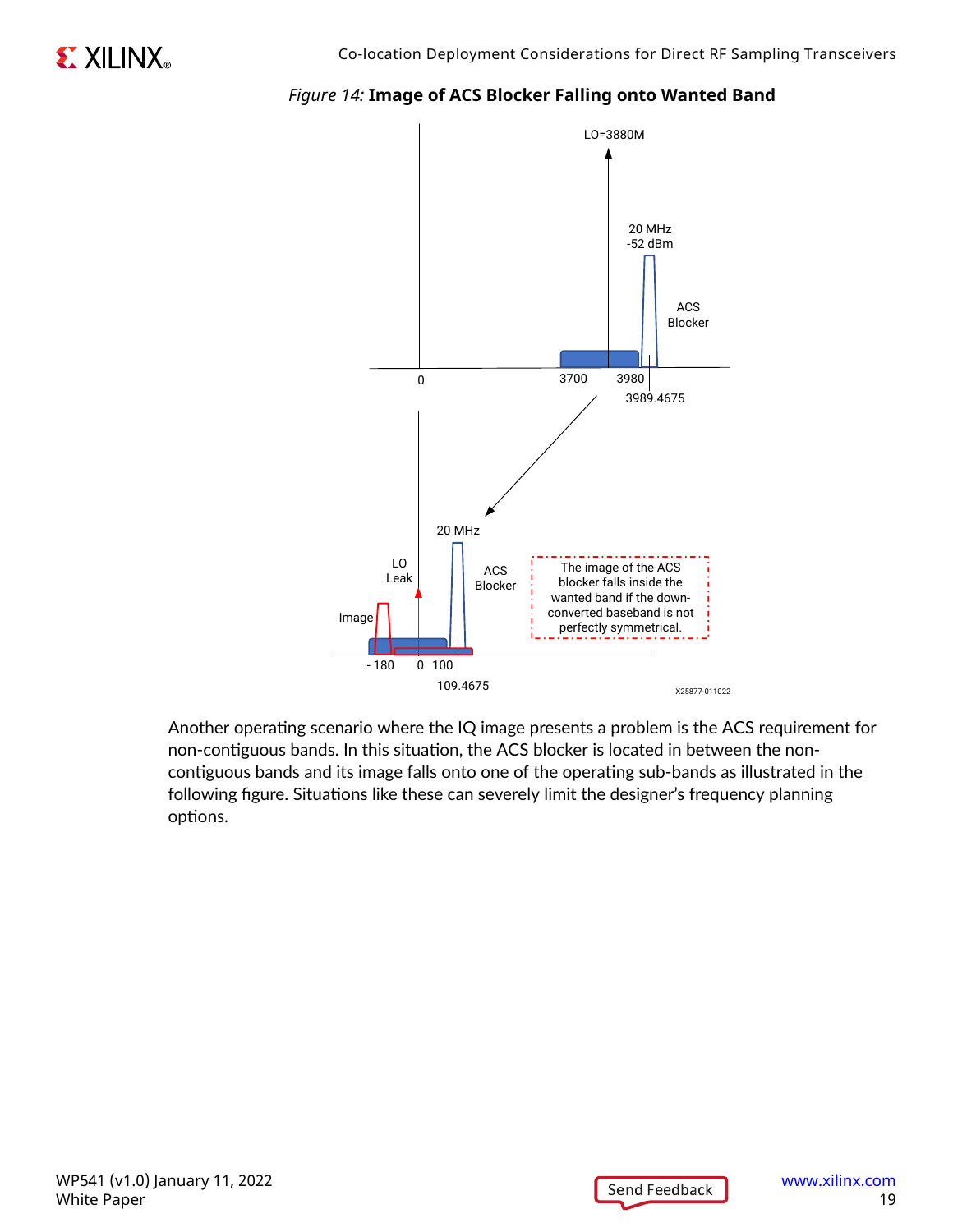#### *Figure 15:* **ACS Blocker Image Falls onto Wanted Band for Non-contiguous Operating Bands**



### **RF Image Filtering**

An advantage of ZIF receivers is the lower requirements on RF image filtering due to the inclusion of a low pass filter between the IQ demodulator and the ADC. While this is still the case for 5G NR receiver design, the advantage is largely diminished due to the availability of lowcost miniature ceramic bandpass filters. Several companies now provide such parts as standard catalog filters for each NR band, including Johanson and Murata. The Murata equivalent of the Johanson C-band ceramic filter used in the analysis is the Murata LFB213G60CGUE234 [REF [3\]](#page-22-0).

Although it is often claimed that the anti-alias RF filter in [Figure 2](#page-4-0) is not required in a ZIF receiver, it is generally used in practice. The main goal of the AAF there is to remove out-of-band HD2 and HD3 products generated by the amplifier stages to avoid any MxN mixing products in the demodulator that will eventually fall into the baseband and on top of the wanted C-band. For instance, 2xLO mixing with HD2 and 3xLO mixing with HD3 will all land at the same location as the wanted band.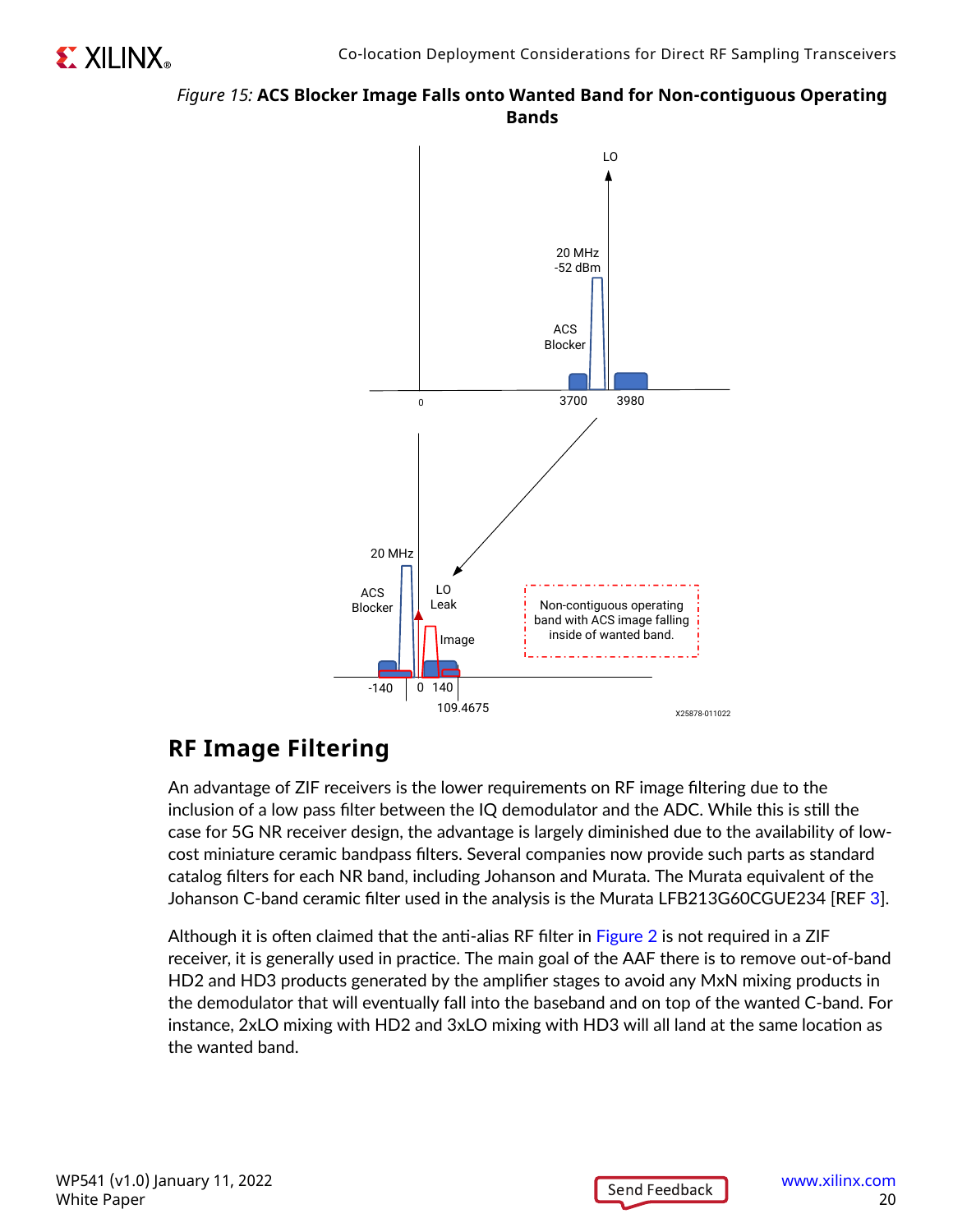

The following figure illustrates the problem with the ACS blocker scenarios. In 5GNR, the ACS blocker is as wide as 20 MHz and sitting directly adjacent to the wanted band. The HD2 of the blocker is 40 MHz wide, and its HD3 is 60 MHz wide. As a result, the mixed down version of the HD2 and HD3 is wide enough to spill onto the wanted band even though the blocker itself does not (as shown in the figure). For this reason, it is important to have the RF AAF to clean up the RF spectrum prior to the mixer stage. However, this does not help with the HD2/HD3 generated by the active mixer in the ZIF demodulator.





# **Filter Response of Johanson 3750BP14D0900**

The filter response of the Johanson 3750BP14D0900 is shown in the following figure.

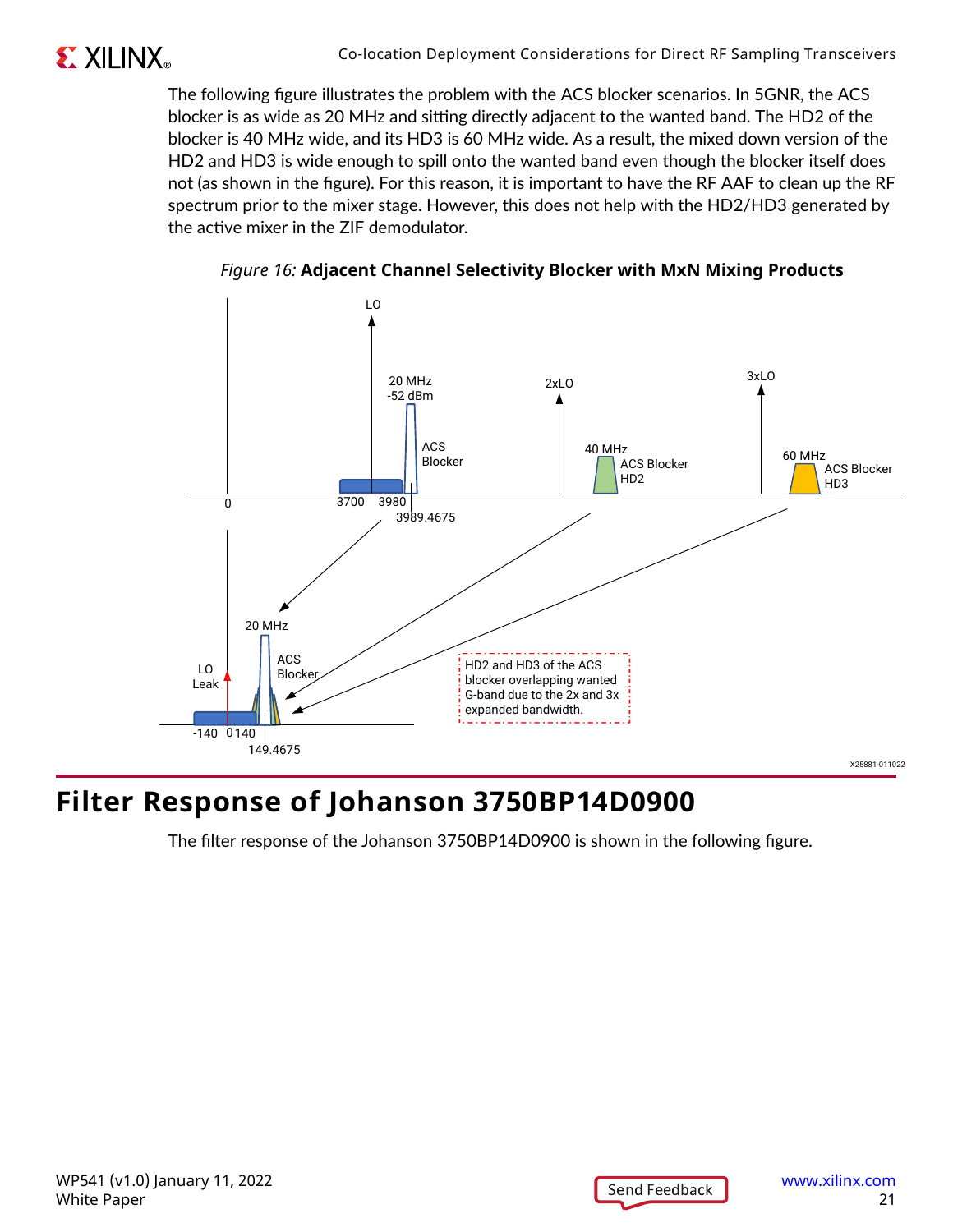#### *Figure 17:* **Filter Response of Johanson 3750BP14D0900**



### **Conclusion**

This white paper provides a detailed analysis of the design implications of a 5G radio for the Cband in a co-location deployment. An example design using off-the-shelf components is presented to show that the additional 3GPP co-location requirements are easily met when designing the receiver with highly integrated and cost-effective RF sampling SoC devices such as the Zynq UltraScale+ RFSoC DFE. It is shown that the requirements on the antenna filter are not dependent on the choice of ADC/receiver architecture and there are no additional requirements for the antenna filtering specification.

In fact, widely available low-cost miniature ceramic bandpass filters provide enough rejection that can meet the co-location requirement with ample margin. This white paper also discusses the advantages of using RF sampling converters for 5G transceiver design from the perspective of frequency planning flexibility and overcoming some of the inherent drawbacks of the ZIF architecture. The Zynq UltraScale+ RFSoC DFE provides radio architects a highly integrated system on-chip solution that can be adapted for many use cases and deployment needs for the 5G network that also meet and exceed the 3GPP RF performance requirements.

For more information, see the [Breakthrough Adaptive Radio Platform for Mass 5G Deployments](https://www.xilinx.com/products/silicon-devices/soc/rfsoc/zynq-ultrascale-plus-rfsoc-dfe.html) website.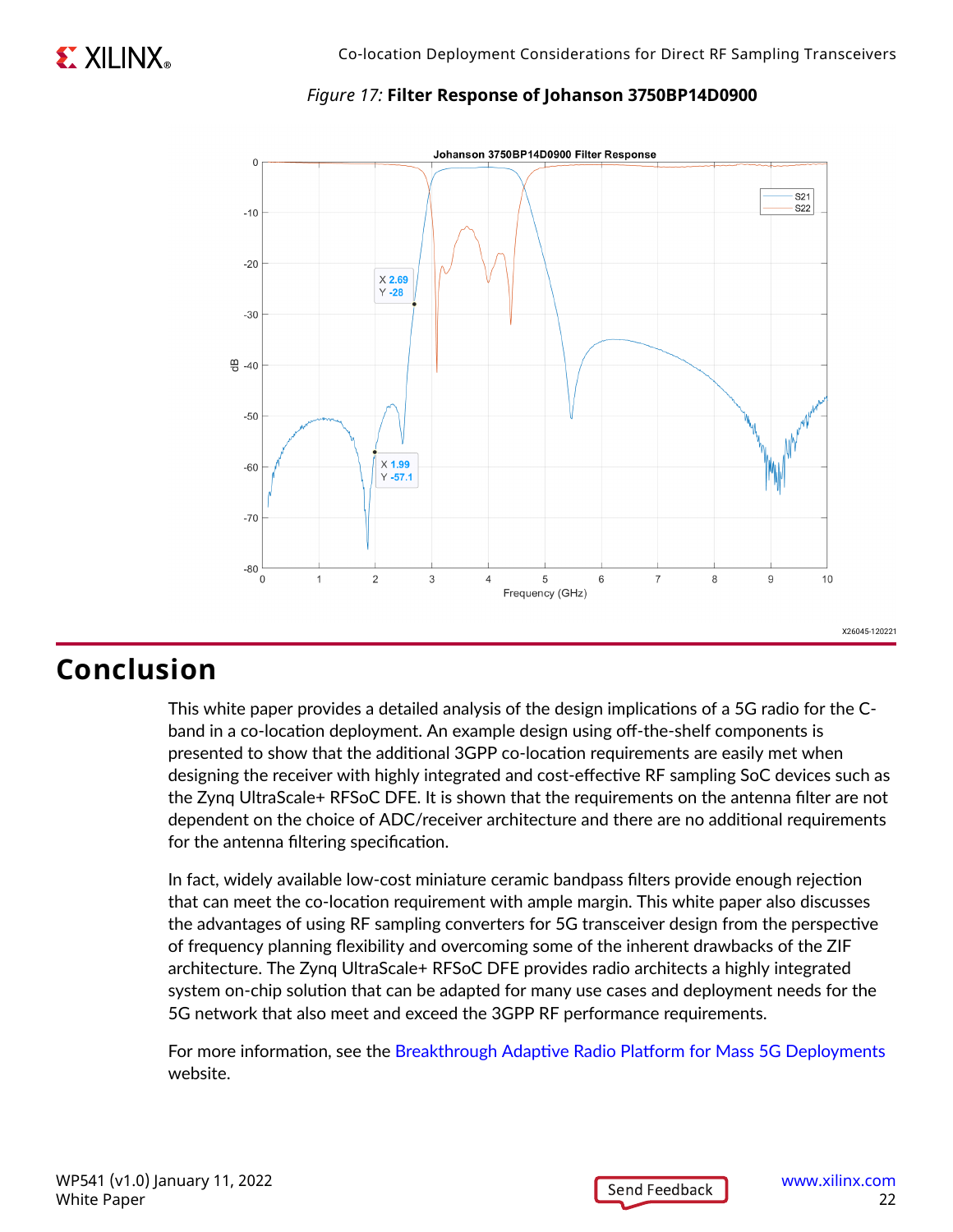### <span id="page-22-0"></span>**References**

These documents provide supplemental material useful with this guide:

- 1. 3GPP, TS38.104 v16.7.0, *NR, Base Station (BS) radio transmission and reception (Release 16)*, April 2021
- 2. <https://www.johansontechnology.com>/datasheets/3750BP14D0900/3750BP14D0900.pdf
- 3. LFB213G60CGUE234.pdf [\(murata.com](http://murata.com))

## **Revision History**

The following table shows the revision history for this document.

| <b>Section</b>         | <b>Revision Summary</b> |  |
|------------------------|-------------------------|--|
| 01/11/2022 Version 1.0 |                         |  |
| l Initial release.     | N/A                     |  |

## **Please Read: Important Legal Notices**

The information disclosed to you hereunder (the "Materials") is provided solely for the selection and use of Xilinx products. To the maximum extent permitted by applicable law: (1) Materials are made available "AS IS" and with all faults, Xilinx hereby DISCLAIMS ALL WARRANTIES AND CONDITIONS, EXPRESS, IMPLIED, OR STATUTORY, INCLUDING BUT NOT LIMITED TO WARRANTIES OF MERCHANTABILITY, NON-INFRINGEMENT, OR FITNESS FOR ANY PARTICULAR PURPOSE; and (2) Xilinx shall not be liable (whether in contract or tort, including negligence, or under any other theory of liability) for any loss or damage of any kind or nature related to, arising under, or in connection with, the Materials (including your use of the Materials), including for any direct, indirect, special, incidental, or consequential loss or damage (including loss of data, profits, goodwill, or any type of loss or damage suffered as a result of any action brought by a third party) even if such damage or loss was reasonably foreseeable or Xilinx had been advised of the possibility of the same. Xilinx assumes no obligation to correct any errors contained in the Materials or to notify you of updates to the Materials or to product specifications. You may not reproduce, modify, distribute, or publicly display the Materials without prior written consent. Certain products are subject to the terms and conditions of Xilinx's limited warranty, please refer to Xilinx's Terms of Sale which can be viewed at [https://](https://www.xilinx.com/legal.htm#tos) [www.xilinx.com/legal.htm#tos](https://www.xilinx.com/legal.htm#tos); IP cores may be subject to warranty and support terms contained in a license issued to you by Xilinx. Xilinx products are not designed or intended to be fail-safe or for use in any application requiring fail-safe performance; you assume sole risk and liability for use of Xilinx products in such critical applications, please refer to Xilinx's Terms of Sale which can be viewed at [https://www.xilinx.com/legal.htm#tos.](https://www.xilinx.com/legal.htm#tos)